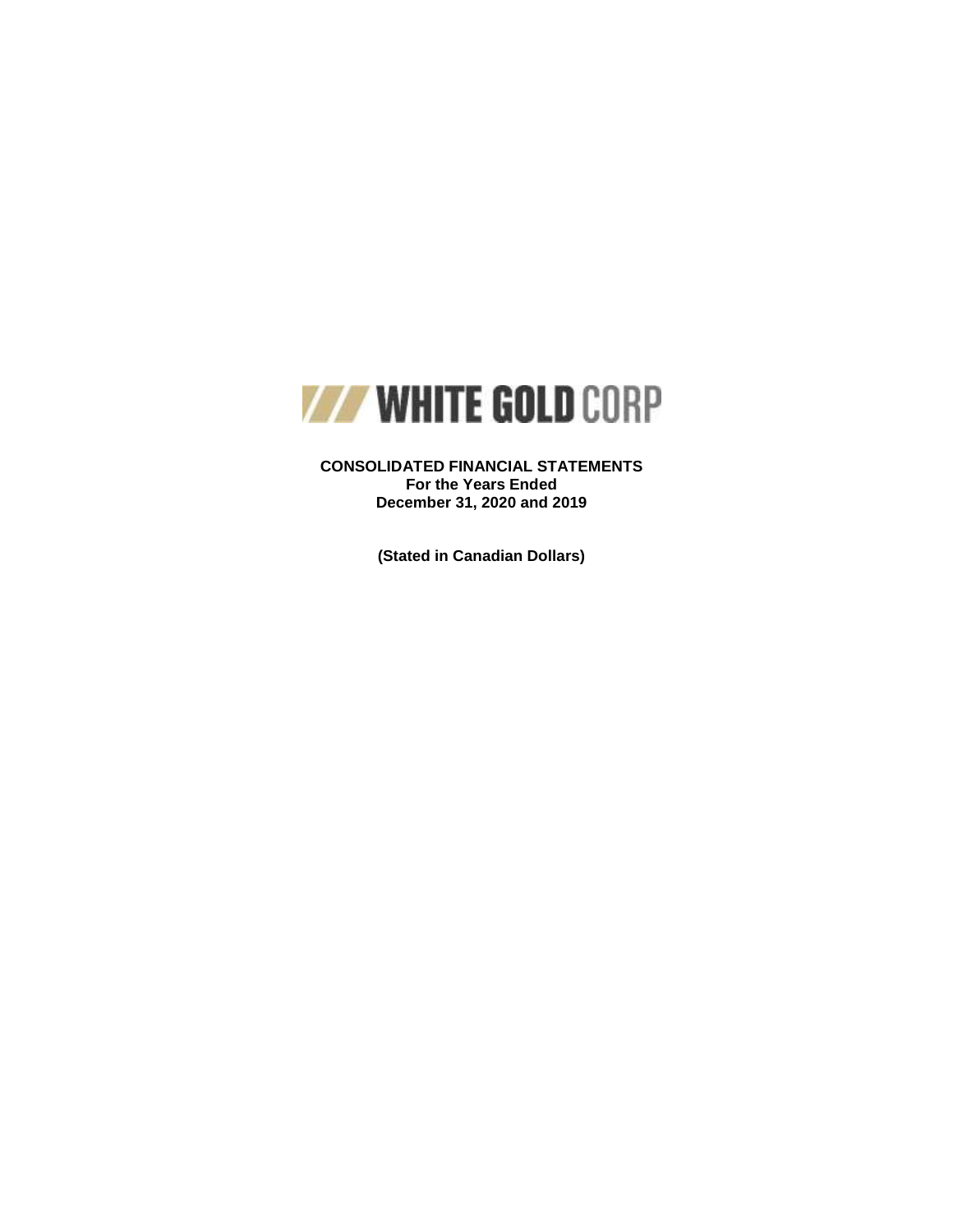

UNIT 114B (2nd Floor) – 8988 FRASERTON COURT BURNABY, BC V5J 5H8

## **A CHAN AND COMPANY LLP CHARTERED PROFESSIONAL ACCOUNTANT**

#### T: **604.239.0868**  F: **604.239.0866**

#### **INDEPENDENT AUDITOR'S REPORT**

To: the Shareholders of White Gold Corp.

#### **Opinion**

We have audited the consolidated financial statements of White Gold Corp. (the "Company"), which comprise the consolidated statements of financial position as at December 31, 2020 and December 31, 2019, and the consolidated statements of operations and comprehensive loss, consolidated statements of cash flows and consolidated statements of changes in shareholders' equity for the years ended December 31, 2020 and December 31, 2019, and notes to the consolidated financial statements, including a summary of significant accounting policies.

In our opinion, the accompanying consolidated financial statements present fairly, in all material respects, the financial position of the Company as at December 31, 2020 and December 31, 2019, and its financial performance and its cash flow for the years ended December 31, 2020 and December 31, 2019 in accordance with International Financial Reporting Standards (IFRS).

#### **Basis for Opinion**

We conducted our audits in accordance with Canadian generally accepted auditing standards. Our responsibilities under those standards are further described in the Auditor's Responsibilities for the Audit of the Financial Statements section of our report. We are independent of the Company in accordance with the ethical requirements that are relevant to our audits of the consolidated financial statements in Canada, and we have fulfilled our other ethical responsibilities in accordance with these requirements. We believe that the audit evidence we have obtained is sufficient and appropriate to provide a basis for our opinion.

#### **Other Information**

Management is responsible for the other information. The other information comprises the Management Discussion and Analysis.

Our opinion on the consolidated financial statements does not cover the other information and we do not express any form of assurance conclusion thereon.

In connection with our audits of the consolidated financial statements, our responsibility is to read the other information and, in doing so, consider whether the other information is materially inconsistent with the consolidated financial statements or our knowledge obtained in the audits or otherwise appears to be materially misstated. If, based on the work we have performed, we conclude that there is a material misstatement of this other information, we are required to report that fact. We have nothing to report in this regard.

#### **Responsibilities of Management and Those Charged with Governance for the Consolidated Financial Statements**

Management is responsible for the preparation and fair presentation of the consolidated financial statements in accordance with IFRSs, and for such internal control as management determines is necessary to enable the preparation of consolidated financial statements that are free from material misstatement, whether due to fraud or error.

In preparing the consolidated financial statements, management is responsible for assessing the Company's ability to continue as a going concern, disclosing, as applicable, matters related to going concern and using the going concern basis of accounting unless management either intends to liquidate the Company or to cease operations, or has no realistic alternative but to do so.

Those charged with governance are responsible for overseeing the Company's financial reporting process.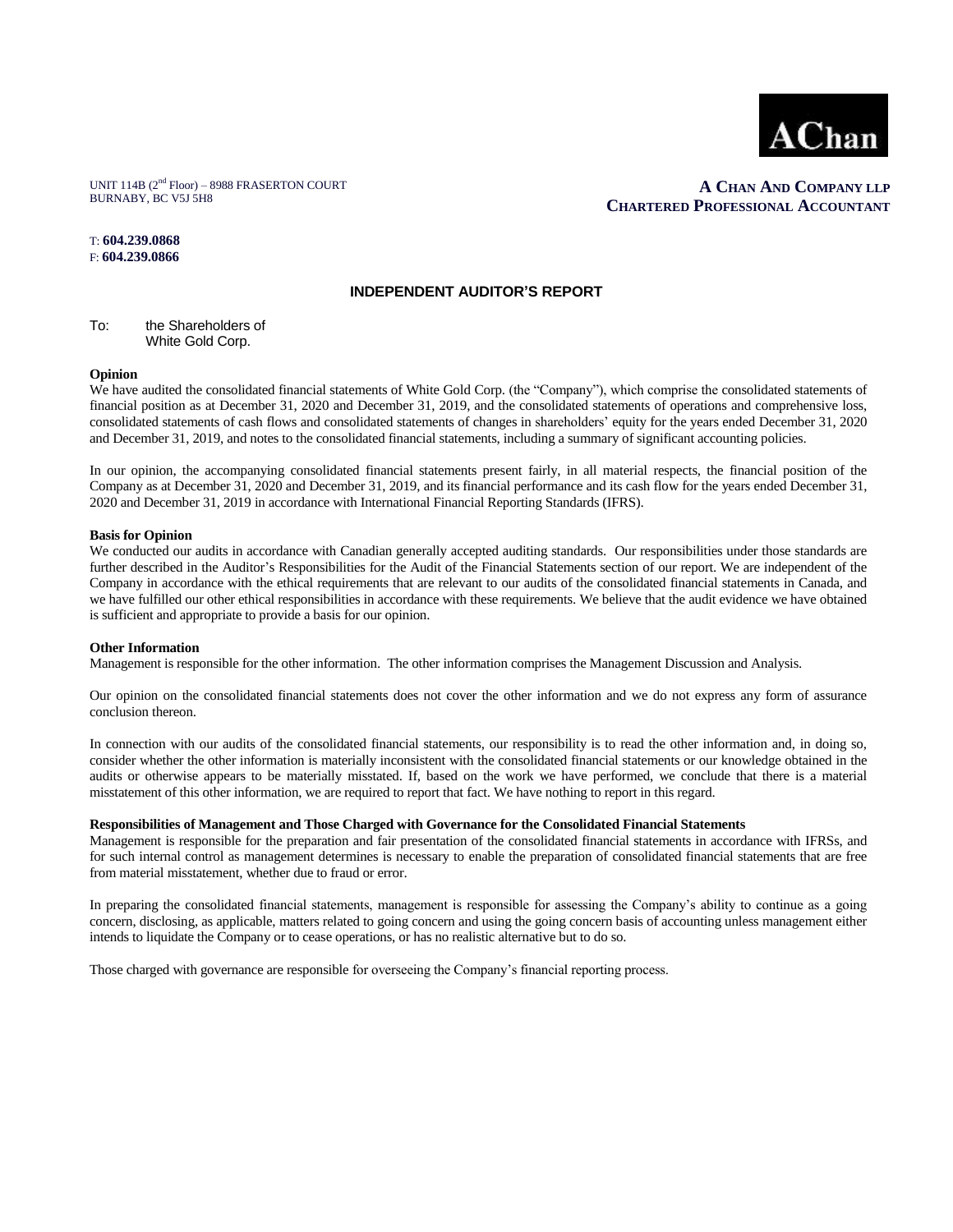#### **Auditor's Responsibilities for the Audit of the Consolidated Financial Statements**

Our objectives are to obtain reasonable assurance about whether the consolidated financial statements as a whole are free from material misstatement, whether due to fraud or error, and to issue an auditor's report that includes our opinion. Reasonable assurance is a high level of assurance, but is not a guarantee that an audit conducted in accordance with Canadian generally accepted auditing standards will always detect a material misstatement when it exists. Misstatements can arise from fraud or error and are considered material if, individually or in the aggregate, they could reasonably be expected to influence the economic decisions of users taken on the basis of these consolidated financial statements. As part of an audit in accordance with Canadian generally accepted auditing standards, we exercise professional judgment and maintain professional skepticism throughout the audit. We also:

• Identify and assess the risks of material misstatement of the consolidated financial statements, whether due to fraud or error, design and perform audit procedures responsive to those risks, and obtain audit evidence that is sufficient and appropriate to provide a basis for our opinion. The risk of not detecting a material misstatement resulting from fraud is higher than for one resulting from error, as fraud may involve collusion, forgery, intentional omissions, misrepresentations, or the override of internal control.

• Obtain an understanding of internal control relevant to the audit in order to design audit procedures that are appropriate in the circumstances, but not for the purpose of expressing an opinion on the effectiveness of the Company's internal control.

• Evaluate the appropriateness of accounting policies used and the reasonableness of accounting estimates and related disclosures made by management.

• Conclude on the appropriateness of management's use of the going concern basis of accounting and, based on the audit evidence obtained, whether a material uncertainty exists related to events or conditions that may cast significant doubt on the Company's ability to continue as a going concern. If we conclude that a material uncertainty exists, we are required to draw attention in our auditor's report to the related disclosures in the consolidated financial statements or, if such disclosures are inadequate, to modify our opinion. Our conclusions are based on the audit evidence obtained up to the date of our auditor's report. However, future events or conditions may cause the Company to cease to continue as a going concern.

• Evaluate the overall presentation, structure and content of the consolidated financial statements, including the disclosures, and whether the consolidated financial statements represent the underlying transactions and events in a manner that achieves fair presentation.

• Obtain sufficient appropriate audit evidence regarding the financial information of the entities or business activities within the group to express an opinion on the consolidated financial statements. We are responsible for the direction, supervision and performance of the group audit. We remain solely responsible for our audit opinion.

We communicate with those charged with governance regarding, among other matters, the planned scope and timing of the audit and significant audit findings, including any significant deficiencies in internal control that we identify during our audit.

We also provide those charged with governance with a statement that we have complied with relevant ethical requirements regarding independence, and to communicate with them all relationships and other matters that may reasonably be thought to bear on our independence, and where applicable, related safeguards.

The engagement practitioner on the audit resulting in this independent auditors' report is Anthony Chan, CPA, CA.

 *"A Chan & Company LLP"*  Chartered Professional Accountant

Unit# 114B (2nd floor) – 8988 Fraserton Court Burnaby, BC, Canada V5J 5H8 April 29, 2021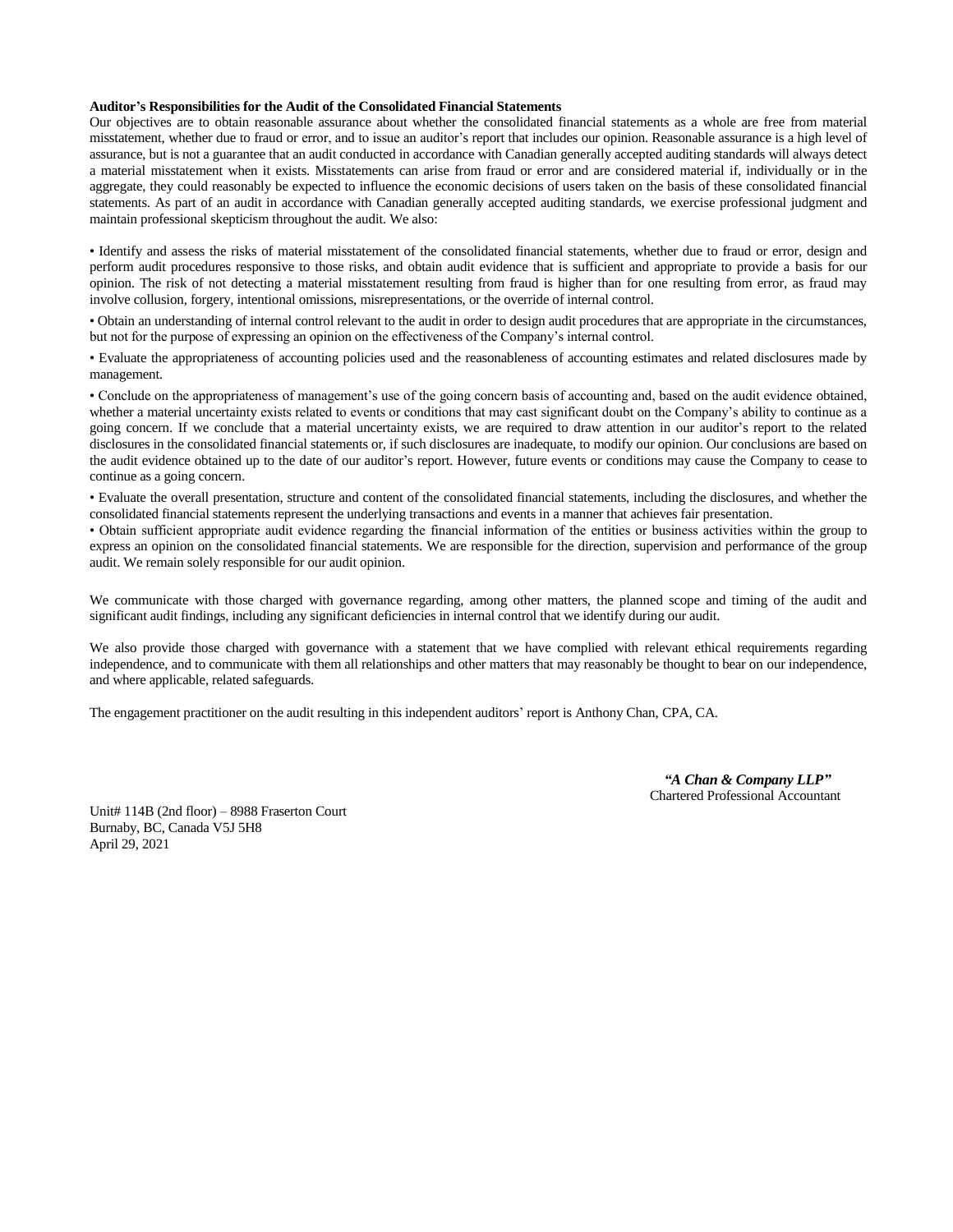# **White Gold Corp. Consolidated Statements of Financial Position As at December 31, 2020 and 2019**

(Stated in Canadian Dollars)

|                                                   |    | 2020         | 2019              |
|---------------------------------------------------|----|--------------|-------------------|
| <b>Assets</b>                                     |    | December 31  | December 31       |
| <b>Current assets</b>                             |    |              |                   |
| Cash & cash equivalents                           |    |              |                   |
| Amounts receivable [Note 4]                       | \$ | 4,052,271    | \$<br>4,871,601   |
| Prepaid expenses                                  |    | 120,407      | 763,229           |
|                                                   |    | 44,148       | 47,723            |
|                                                   |    | 4,216,826    | 5,592,553         |
| Non-Current assets                                |    |              |                   |
| Property, plant & equipment                       |    | 21,359       | 30,513            |
| Exploration and evaluation assets [Note 5]        |    | 112,991,685  | 108,474,541       |
| Property bonds [Note 5]                           |    |              | 5,031             |
|                                                   |    | 113,013,044  | 108,510,085       |
|                                                   |    |              |                   |
| <b>Total Assets</b>                               | S. | 117,229,870  | \$<br>114,102,638 |
|                                                   |    |              |                   |
| <b>Liabilities</b>                                |    |              |                   |
| <b>Current liabilities</b>                        |    |              |                   |
| Accounts payable                                  | \$ | 140,585      | \$<br>210,969     |
| <b>Accrued liabilities</b>                        |    | 99,366       | 130,574           |
| Due to related parties [Note 6]                   |    | 427,510      | 763,594           |
| Flow-through share premium liability [Note 7]     |    | 89,847       |                   |
|                                                   |    | 757,308      | 1,105,137         |
|                                                   |    |              |                   |
| Non-Current liabilities                           |    |              |                   |
| Contingent liability & advance royalty [Note 8]   |    | 9,666,647    | 7,835,093         |
| Deferred income tax liability [Note 12]           |    | 4,569,000    | 3,566,000         |
|                                                   |    | 14,235,647   | 11,401,093        |
|                                                   |    |              |                   |
| Shareholders' equity                              |    |              |                   |
| Share capital [Note 7]                            |    | 122,169,345  | 115,646,798       |
| Contributed surplus<br>Accumulated deficit        |    | 5,159,267    | 4,430,211         |
|                                                   |    | (25,091,697) | (18, 480, 601)    |
|                                                   |    | 102,236,915  | 101,596,408       |
| <b>Total Liabilities and Shareholders' Equity</b> | \$ | 117,229,870  | \$<br>114,102,638 |

Nature of operations [Note 1]

Approved on behalf of the Board: *(Signed) "Maruf Raza"*<br>Maruf Raza, Director

(Signed) "David D'Onofrio"<br>David D'Onofrio, Director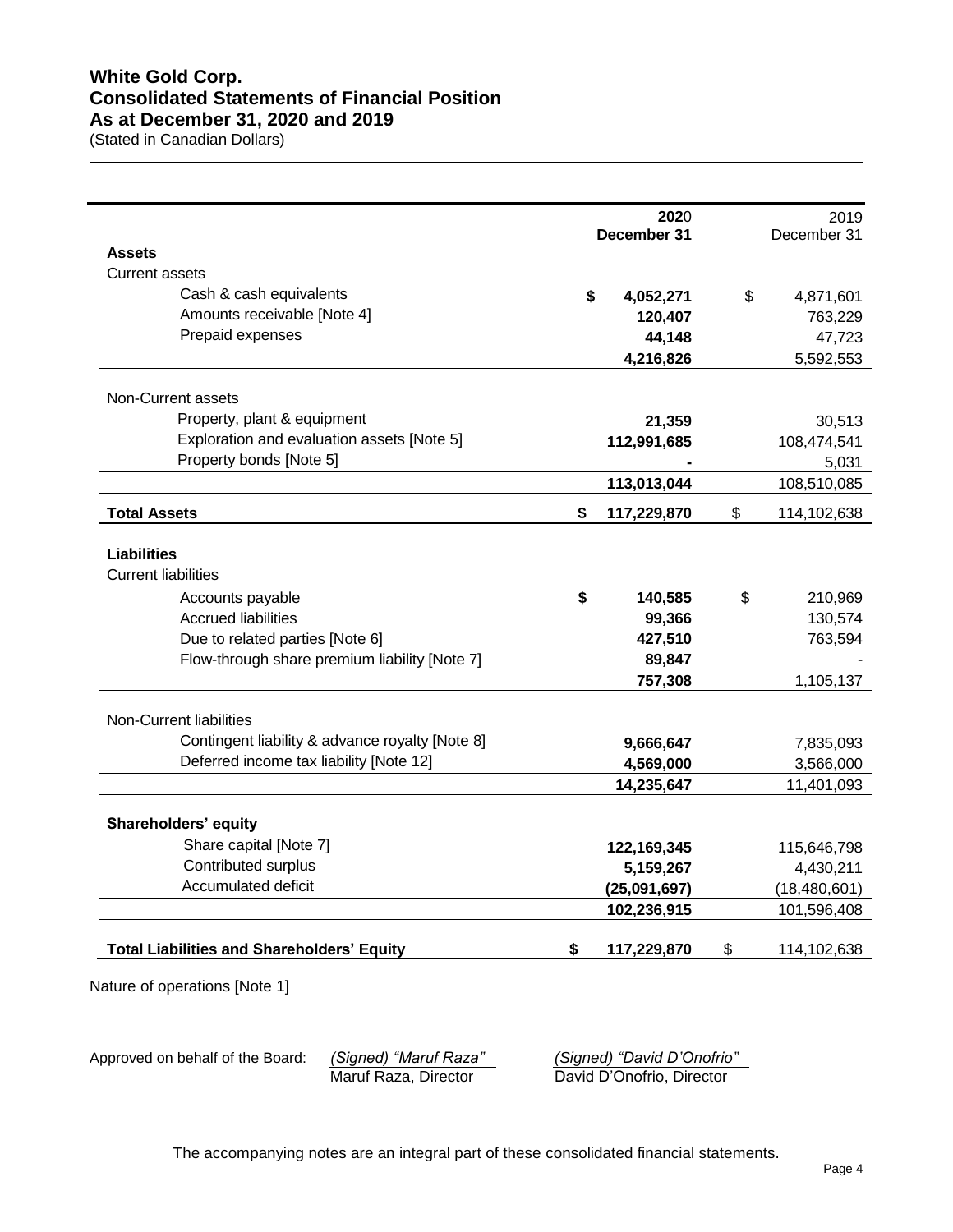# **White Gold Corp. Consolidated Statements of Operations and Comprehensive Loss For the years ended December 31, 2020 and 2019**

(Stated in Canadian Dollars)

|                                                  | December 31, 2020 | December 31, 2019 |
|--------------------------------------------------|-------------------|-------------------|
| <b>Expenses</b>                                  |                   |                   |
| Interest and bank charges                        | \$<br>6,803       | \$<br>11,607      |
| Advance royalty accretion expense [Note 8]       | 100,641           | 109,520           |
| Contingent liability accretion expense [Note 8]  | 1,885,993         | 887,623           |
| Consulting fees                                  | 343,700           | 457,767           |
| Depreciation                                     | 9,154             | 13,077            |
| Salary and wages                                 | 796,228           | 801,180           |
| Marketing, office and administration             | 939,206           | 1,048,475         |
| Insurance                                        | 36,064            | 50,503            |
| Travel expenses                                  | 161,132           | 182,599           |
| Conferences and events                           | 111,770           | 122,505           |
| Professional fees                                | 262,392           | 250,223           |
| Stock based compensation [Note 7]                | 1,064,033         | 807,284           |
| Transfer agent & regulatory                      | 169,052           | 137,117           |
| Loss before undernoted items                     | 5,886,168         | 4,879,480         |
| Interest expense (income)                        | (34, 586)         | (205, 801)        |
| Deferred income tax expense (recovery) [Note 12] | 759,514           | (4,355,117)       |
| Net loss and comprehensive loss for the year     | \$<br>6,611,096   | 318,562<br>S      |
| Basic and diluted loss per share [Note 7]        | \$<br>(0.05)      | \$<br>(0.00)      |
| Weighted average shares outstanding              | 128,725,373       | 114,035,224       |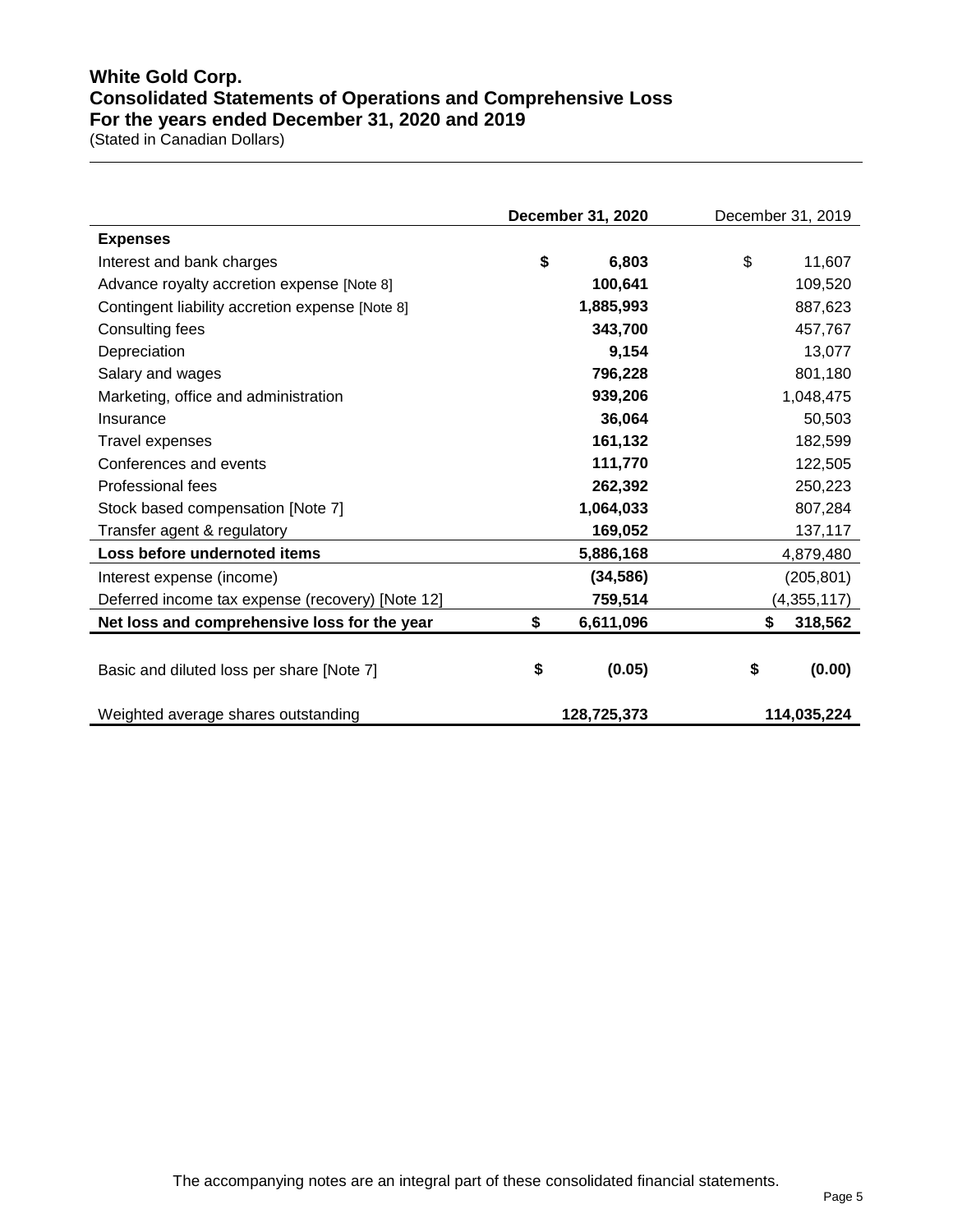# **White Gold Corp. Consolidated Statements of Changes in Shareholders' Equity For the years ended December 31, 2020 and 2019**

(Stated in Canadian Dollars)

|                                                                                                                                                                                                                                                      | Number of<br>shares             | Amount<br>\$                                               | <b>Contributed</b><br>surplus         | <b>Deficit</b><br>S | <b>Total equity</b>                                                                    |
|------------------------------------------------------------------------------------------------------------------------------------------------------------------------------------------------------------------------------------------------------|---------------------------------|------------------------------------------------------------|---------------------------------------|---------------------|----------------------------------------------------------------------------------------|
| Balance at January 1, 2020                                                                                                                                                                                                                           | 124,452,019                     | 115,646,798                                                | 4,430,211                             | (18, 480, 601)      | 101,596,408                                                                            |
| Private Placement - June 2020<br>Private placement<br>Share issuance costs<br>Flow-through share premium liabilities<br>Shares issued - Options exercised<br>Shares issued - Warrants exercised<br>Stock based compensation<br>Net loss for the year | 6,666,667<br>337,500<br>442,122 | 6,000,000<br>(34, 113)<br>(333, 333)<br>272,119<br>617,874 | (137, 119)<br>(197, 858)<br>1,064,033 | (6,611,096)         | 6,000,000<br>(34, 113)<br>(333, 333)<br>135,000<br>420,016<br>1,064,033<br>(6,611,096) |
| <b>Balance at December 31, 2020</b>                                                                                                                                                                                                                  | 131,898,308                     | 122,169,345                                                | 5,159,267                             | (25,091,697)        | 102,236,915                                                                            |
|                                                                                                                                                                                                                                                      |                                 |                                                            |                                       |                     |                                                                                        |
| Balance at January 1, 2019                                                                                                                                                                                                                           | 109,775,038                     | 108,474,840                                                | 4,596,532                             | (18, 162, 039)      | 94,909,333                                                                             |
| Shares issued - QV property acquisition<br>Warrants issued - QV property acquisition<br>Shares issued - Warrants exercised                                                                                                                           | 1,500,000<br>13,176,981         | 2,175,000<br>4,996,958                                     | 336,722<br>(1,310,327)                |                     | 2,175,000<br>336,722<br>3,686,631                                                      |
| Stock based compensation<br>Net loss for the year                                                                                                                                                                                                    |                                 |                                                            | 807,284                               | (318, 562)          | 807,284<br>(318, 562)                                                                  |

**Balance at December 31, 2019 124,452,019 115,646,798 4,430,211** (18,480,601) **101,596,408**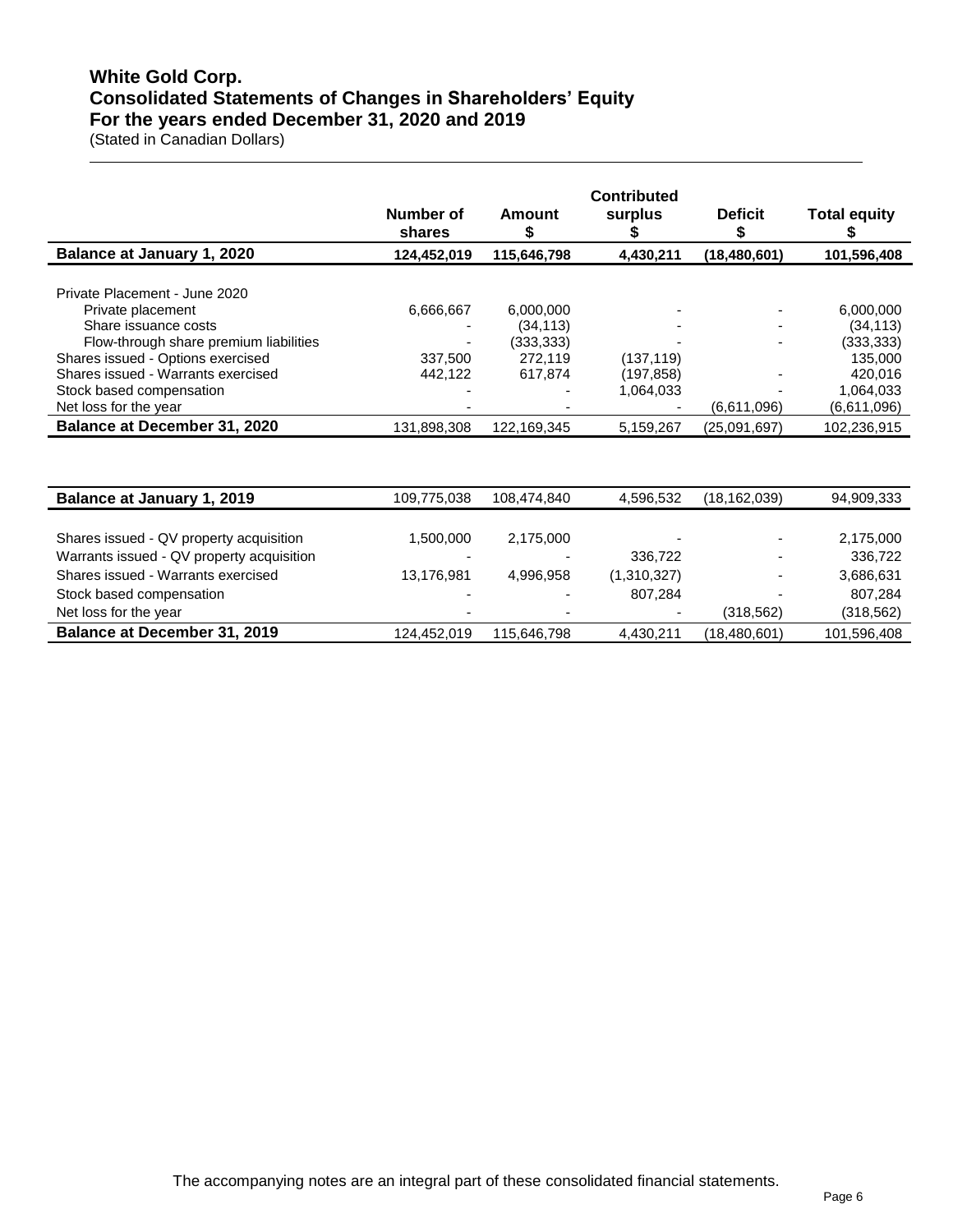# **White Gold Corp. Consolidated Statements of Cash Flows For the years ended December 31, 2020 and 2019**

(Stated in Canadian Dollars)

|                                                                      | December 31, 2020 | December 31, 2019 |
|----------------------------------------------------------------------|-------------------|-------------------|
| <b>Operating activities</b>                                          |                   |                   |
| Net loss for the year                                                | $$$ (6,611,096)   | (318, 562)<br>\$  |
| Items not involving cash                                             |                   |                   |
| Depreciation                                                         | 9,154             | 13,077            |
| Stock based compensation                                             | 1,064,033         | 807,284           |
| Accretion expense                                                    | 1,986,634         | 997,143           |
| Deferred income tax expense (recovery)                               | 759,514           | (4,355,177)       |
|                                                                      | (2,791,761)       | (2,856,175)       |
| Change in non-cash components of working                             |                   |                   |
| capital<br>Amounts receivables                                       | 642,822           | (517, 938)        |
| Prepaid expenses                                                     | 3,575             | (4, 422)          |
| Accounts payable and accrued liabilities                             | (101, 592)        | (184, 731)        |
| Due to related parties                                               | (491, 164)        | 403,723           |
| Cash used in operating activities                                    | (2,738,120)       | (3, 159, 543)     |
|                                                                      |                   |                   |
| <b>Investing activities</b>                                          |                   |                   |
| Property bonds                                                       | 5,031             | 15,215            |
| Exploration and evaluation assets                                    | (4, 517, 144)     | (14,052,000)      |
| QV property acquisition                                              |                   | (375,000)         |
| Cash used in investing activities                                    | (4, 512, 113)     | (14, 411, 785)    |
|                                                                      |                   |                   |
| <b>Financing activities</b><br>Net proceeds from exercise of options | 135,000           |                   |
| Net proceeds from exercise of warrants                               | 420,016           | 3,686,631         |
| Net proceeds from private placements                                 | 5,965,887         |                   |
| Cash provided by financing activities                                | 6,520,903         | 3,686,631         |
|                                                                      |                   |                   |
| Increase (decrease) in cash and cash equivalents                     | (729, 330)        | (13,884,697)      |
| Cash and cash equivalents - Beginning of the year                    | 4,781,601         | 18,666,298        |
|                                                                      |                   |                   |
| Cash and cash equivalents - End of the year                          | \$<br>4,052,271   | \$<br>4,781,601   |
| Interest paid                                                        |                   |                   |
| Income tax paid                                                      |                   |                   |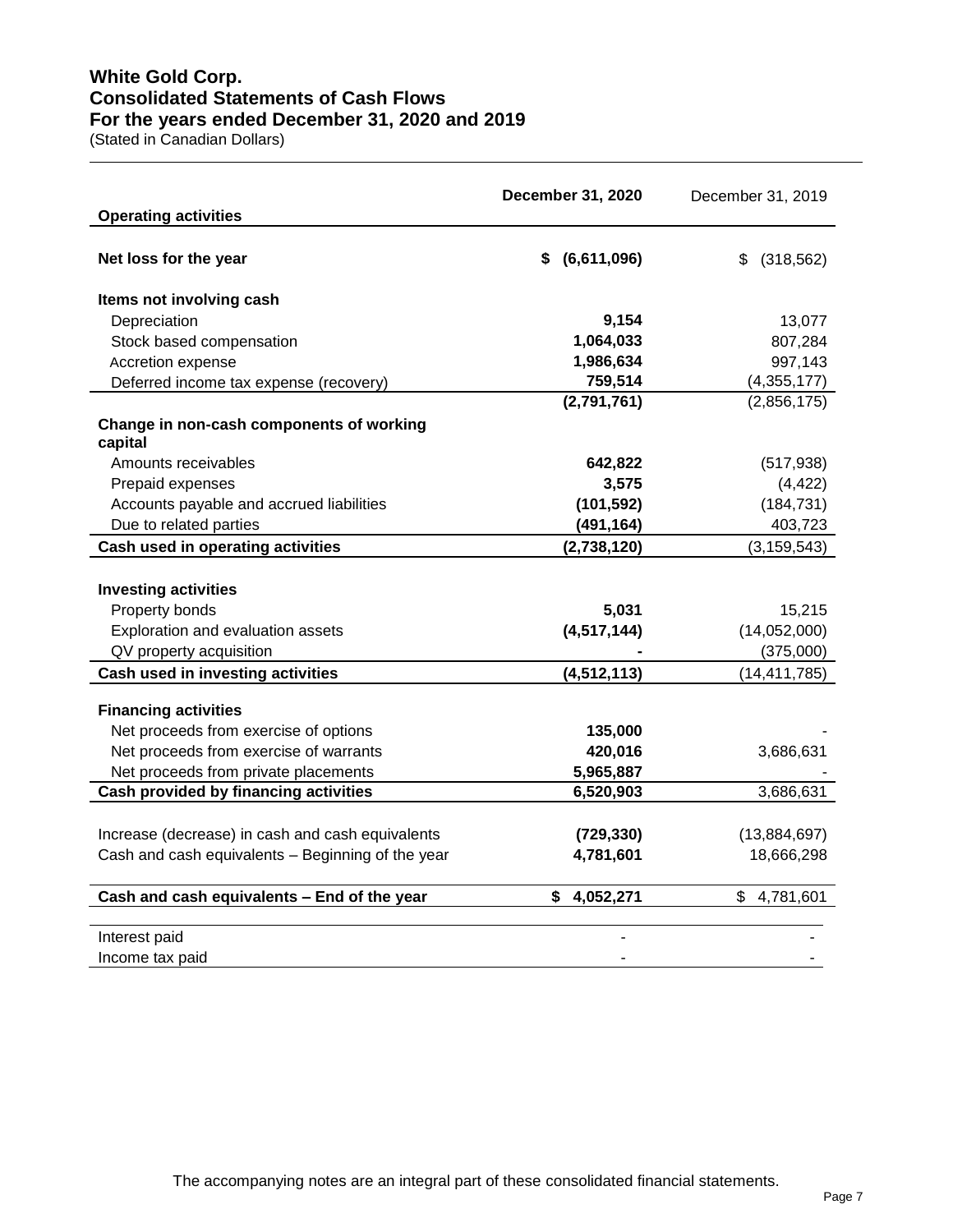**1. Nature of operations**

The Company was incorporated on March 26, 1987 under the provisions of the Company Act of British Columbia and was transitioned to the Business Corporations Act (British Columbia) on September 30, 2005. The Company changed its name to "G4G Capital Corp." on January 23, 2015 and the common shares (the "Common Shares") were traded on the TSX Venture Exchange (the "TSXV") under its symbol "GGC". The Company is classified as a 'Junior Natural Resource-Mining' company'.

The Company then changed its name to "White Gold Corp." on December 19, 2016 and in connection with its rebranding, the Company registered to continue its corporate existence in the Province of Ontario.

The Company's head office is located at 82 Richmond Street East, Toronto, Ontario, Canada and the common shares of the Company (the "Common Shares") are listed on the TSX Venture Exchange (the "TSXV") under the symbol "WGO".

White Gold Corp. is in the business of acquiring and exploring mineral properties. As of December 31, 2020, the Company owned several properties in the Yukon's White Gold District in Canada (the "White Gold District"). The properties range from grass roots to more advanced exploration projects and the Company is continuing with exploration activities on its properties.

There has been no determination whether properties held contain mineral resources or mineral reserves that are economically recoverable. The recoverability of valuations assigned to mineral properties is dependent upon the discovery of economically recoverable mineral resources and mineral reserves, confirmation of the Company's interest in the properties, the ability to obtain the necessary financing to complete development, and future profitable production or proceeds from disposition.

Due to the global outbreak of the novel coronavirus (COVID-19), there is potential that Company's operations could be adversely affected. The Company cannot accurately predict the impact COVID-19 will have on its business and operations and the ability of others to meet their obligations within the Company, including uncertainties relating to the ultimate geographic spread of the virus, the severity of the disease, the duration of the outbreak, and the length of travel and quarantine restrictions imposed by governments of affected countries. In addition, a significant outbreak of contagious diseases in the human population could result in a widespread health crisis that could adversely affect the economies and financial markets of many countries, resulting in an economic downturn that could further affect the Company's operations. To date, the Company's exploration program on its mineral properties has been executed as planned and the Company's exploration activities continue as planned.

The consolidated financial statements were approved by the Board of Directors on April 29, 2021.

## **2. Basis of Presentation**

### Statement of Compliance

These consolidated financial statements, including comparatives, have been prepared in accordance with International Financial Reporting Standards ("IFRS") as issued by the International Accounting Standards Board ("IASB") and Interpretations of the IFRS Interpretations Committee ("IFRIC").

### Basis of Presentation

These consolidated financial statements have been prepared on a historical cost basis, except for financial instruments classified as financial instruments at fair value through profit and loss, which are stated at their fair value. In addition, these consolidated financial statements have been prepared using the accrual basis of accounting except for cash flow information.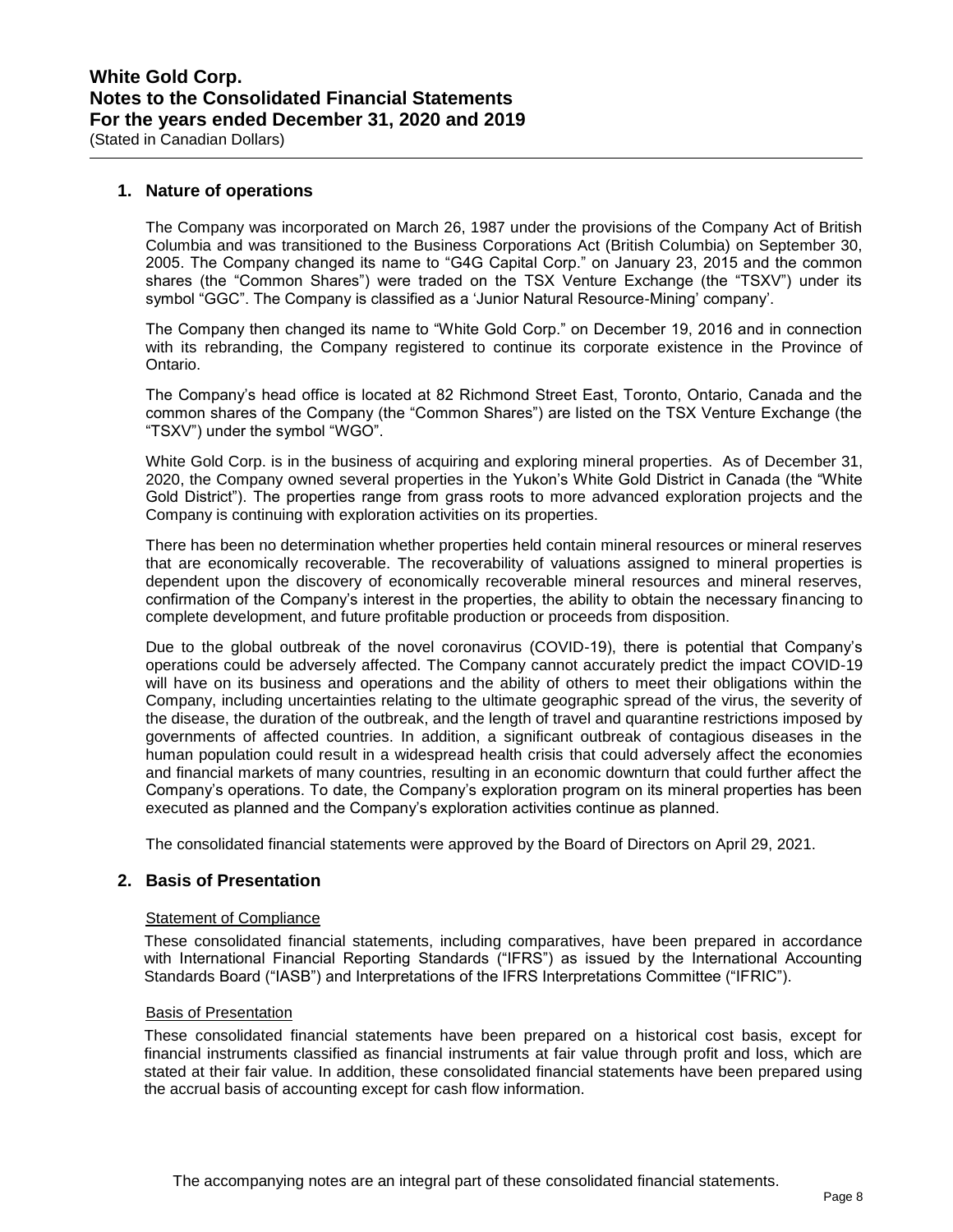### **2. Basis of Presentation (continued)**

#### Principles of Consolidation

These consolidated financial statements include the accounts of the Company and its wholly-owned subsidiaries 0814117 BC Ltd. and Selene Holdings Limited Partnership. All inter-company transactions and balances have been eliminated upon consolidation.

#### Use of Estimates

The preparation of consolidated financial statements in conformity with IFRS requires management to make estimates and assumptions which affect the reported amount of the Company's assets, liabilities, expenses, and related disclosures. Assumptions and estimates are based on historical experience, expectations, current trends and other factors that management believes to be relevant at the time at which the Company's consolidated financial statements are prepared.

Management reviews, on a regular basis, the Company's accounting policies, assumptions, estimates and judgments in order to ensure that consolidated financial statements are presented fairly and in accordance with IFRS.

Critical accounting estimates are those that have a significant risk of causing material adjustments and are often applied to matters or outcomes that are inherently uncertain and subject to change. As such, management cautions that future events often vary from forecasts and expectations and that estimates routinely require adjustments. Estimates and assumptions where there is significant risk of material adjustments to assets and liabilities in future accounting periods include the useful lives of equipment, the recoverability of the carrying value of exploration and evaluation assets, the recognition and valuation of provisions for restoration and environmental liabilities, the recognition of contingent liability and advanced royalty and the recoverability and measurement of deferred tax assets and liabilities. Actual results may differ from those estimates and assumptions.

#### Use of Judgments

The preparation of consolidated financial statements in accordance with IFRS requires management to make judgments, apart from those involving estimates, in applying accounting policies. The most significant judgments applying to the Company's consolidated financial statements include the assumption regarding economic recoverability and probability of future economic benefits of exploration and evaluation expenditures.

### **3. Significant Accounting Policies**

#### Cash and Cash Equivalents

The Company considers all highly liquid instruments with maturity of three months or less at the time of issuance, to be cash equivalents.

#### Exploration and Evaluation of Assets

All costs related to the acquisition, exploration and development of mineral properties are capitalized by property. If economically recoverable ore reserves are developed, capitalized costs of the related property are reclassified as mining assets and amortized using the unit of production method. When a property is abandoned, all related costs are written off in the statement of operations. Interest on borrowings incurred to finance mining assets is capitalized until the asset is capable of carrying out its intended use.

A mineral property is reviewed for impairment at each financial statement date or whenever events or changes in circumstances indicate that its carrying amount may not be recoverable. If, after management review, it is determined that the carrying amount of a mineral property is impaired, that property is written down to its estimated net realizable value.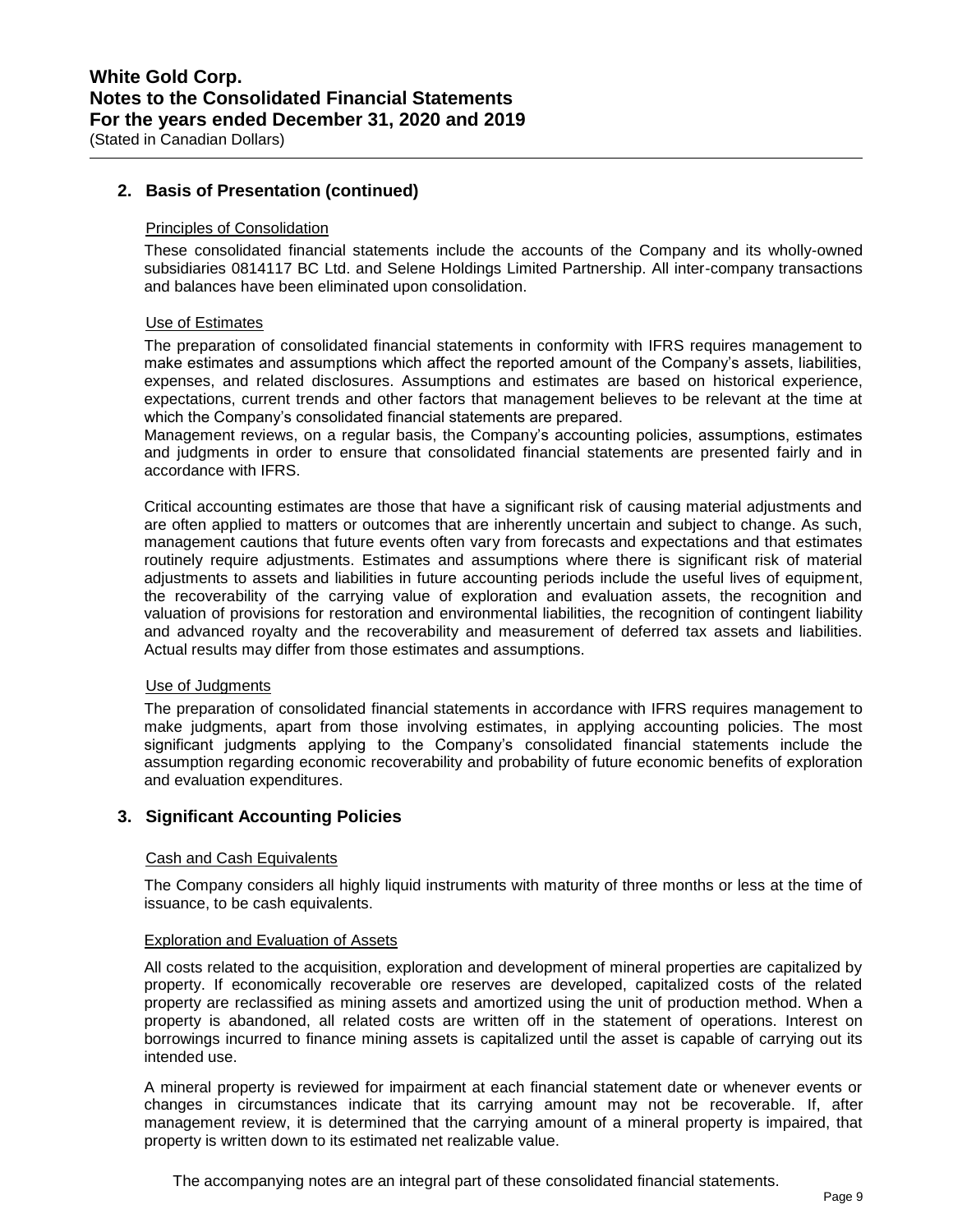## **3. Significant Accounting Policies (continued)**

#### Exploration and Evaluation of Assets (continued)

From time to time the Company may acquire or dispose of a mineral property pursuant to the terms of an option agreement. As the options are exercisable entirely at the discretion of the optionee, the amounts payable or receivable have not been recorded. Option payments are capitalized as property costs or recorded as recoveries when the payments are made or received.

The amounts shown for mineral properties do not necessarily represent present or future values. Their recoverability is dependent upon the discovery of economically recoverable reserves, the ability of the Company to obtain the necessary financing and permitting to complete the development and future profitable production or proceeds from the disposition thereof.

#### **Site Rehabilitation Obligations**

Site rehabilitation obligations are recognized when a legal or constructive obligation arises. The liability is recognized at the present value of management's best estimate of the site rehabilitation obligation. The estimate is discounted to the present value using a discount rate specific to the obligation. When the liability is initially recorded, the Company capitalizes the cost by increasing the carrying amount of the related long-lived assets. The liability is accreted to its present value at each reporting period, and the capitalized cost is amortized on the same basis as the related asset. Upon settlement of the liability, the Company may incur a gain or loss.

At present, the Company has determined that given the early stage of exploration on its mineral properties, it has no reclamation costs and therefore no provision for site rehabilitation has been made.

#### Impairment of Long-Lived Assets

Property, equipment and mineral properties are reviewed for possible impairment whenever events or changes in circumstances indicate that the carrying amount of an asset may not be recoverable. If any indication of impairment exists, an estimate of the asset's recoverable amount is calculated. The recoverable amount is determined as the higher of the fair value less direct costs to sell, and the asset's value in use (being the present value of the expected future cash flows of the asset). An impairment loss is recognized in the statement of operations for the amount by which the carrying amount exceeds its recoverable amount.

### Foreign Currency Translation

The Company's functional and presentation currency is the Canadian dollar. The accounts recorded in foreign currencies have been translated into Canadian dollars on the following basis:

(a) monetary assets and liabilities at the rate of exchange in effect at the balance sheet date;

(b) non-monetary assets and liabilities at the rates of exchange in effect on the respective dates of transactions; and

(c) revenue and expenses at the exchange rates prevailing on the date of the transaction.

Gains and losses on translation are included in income or expense in the period in which they occur.

#### Share-based Payments

The Company uses a fair value-based method of accounting for stock warrants and options to employees, including directors, officers and consultants. The fair value is determined using the Black-Scholes Option Pricing Model on the date of grant, with assumptions for risk-free interest rate, volatility, expected forfeiture and life of the options or warrants. The cost is measured at the date of grant and each tranche is recognized on a graded-vesting basis over the applicable vesting period as an increase in share-based payments expense and the contributed surplus reserves account. On the exercise of the stock options, the proceeds received by the Company, together with the respective amount from the contributed surplus reserves, are credited to share capital.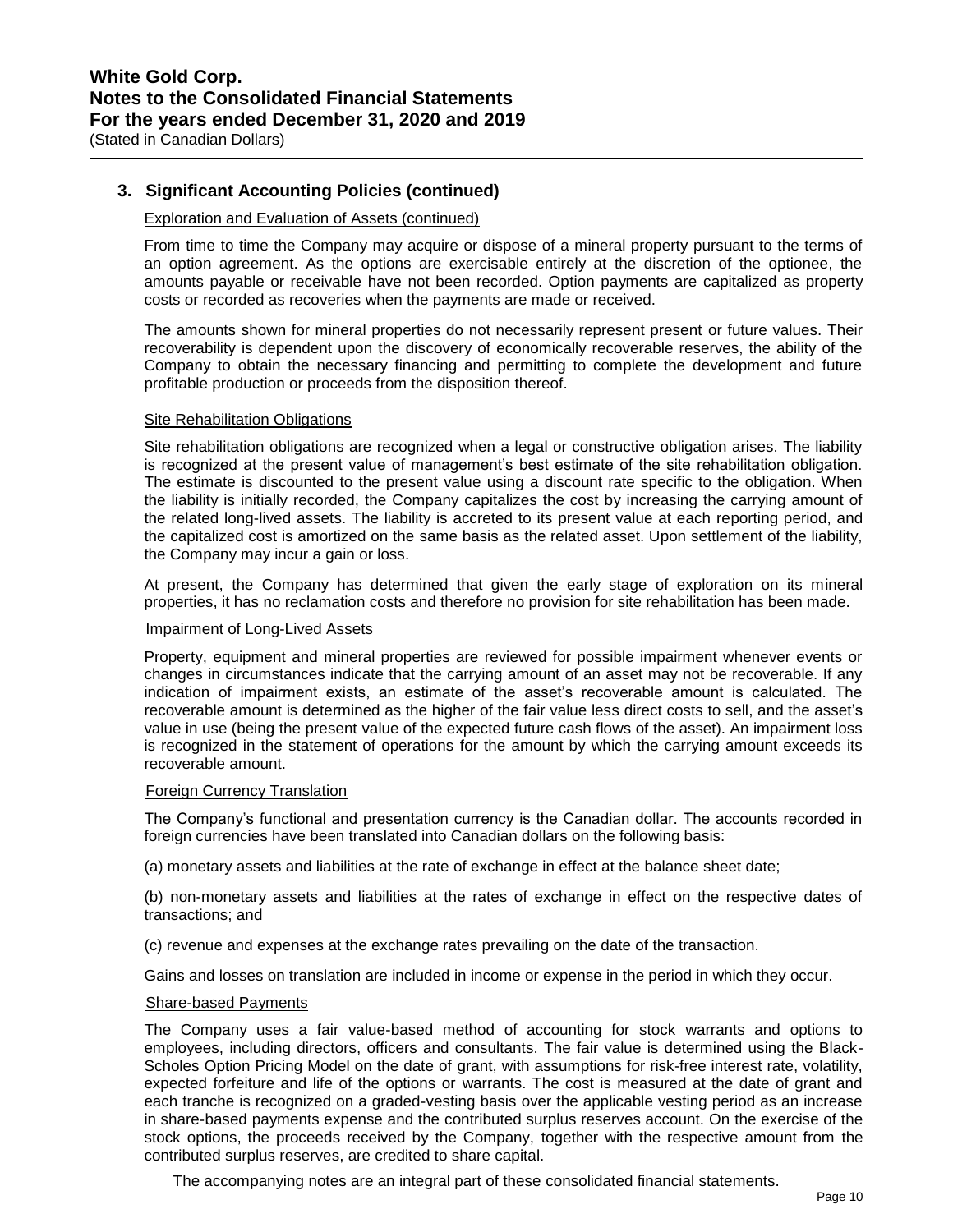## **3. Significant Accounting Policies (continued)**

#### Flow-through shares

Canadian tax legislation permits a company to issue securities referred to as flow-through shares whereby the Company assigns the tax deductions arising from the related resource expenditures to the shareholders. Any premium received by the Company on the issuance of flow-through shares is initially recorded as a liability ("Flow-through tax liability'). Renouncement is retrospective and the view is that the obligation is fulfilled when eligible expenditures are incurred.

#### Income Taxes

#### *Current income tax*:

Current income tax assets and liabilities for the current period are measured at the amount expected to be recovered from or paid to the taxation authorities. The tax rates and tax laws used to compute the amount are those that are enacted or substantively enacted, at the reporting date, in the country where the Company operates and generates taxable income.

Current income tax relating to items recognized directly in other comprehensive income or equity is not recognized in profit or loss. Management periodically evaluates positions taken in the tax returns with respect to situations in which applicable tax regulations are subject to interpretation and establishes provisions where appropriate.

#### *Deferred income tax:*

Deferred income tax is recognized, using the asset and liability method, on temporary differences at the reporting date arising between the tax bases of assets and liabilities and their carrying amounts for financial reporting purposes.

The carrying amount of deferred income tax assets is reviewed at the end of each reporting period and recognized only to the extent that it is probable that sufficient taxable profit will be available to allow all or part of the deferred income tax asset to be utilized.

Deferred income tax assets and liabilities are measured at the tax rates that are expected to apply to the year when the asset is realized or the liability is settled, based on tax rates (and tax laws) that have been enacted or substantively enacted by the end of the reporting period.

Deferred income tax assets and deferred income tax liabilities are offset, if a legally enforceable right exists to offset current tax assets against current income tax liabilities, and the deferred income taxes relate to the same taxable entity and the same taxation authority.

### Revenue from Contracts with Customers

IFRS 15, Revenue from Contracts with Customers ("IFRS 15") was adopted effective for annual periods beginning on or after January 1, 2018. Given that the Company does not have revenue from contracts with customers, there is currently no material impact from adoption of the standard.

#### Financial Instruments

Effective January 1, 2018, the Company adopted IFRS 9, Financial Instruments ("IFRS 9"). In July 2014, the IASB issued the final publication of the IFRS 9 standard, which supersedes lAS 39, Financial Instruments: Recognition and Measurement ("lAS 39"). IFRS 9 includes revised guidance on the classification and measurement of financial instruments, new guidance for measuring impairment on financial assets, and new hedge accounting guidance.

The Company has adopted IFRS 9 on a retrospective basis, and noted no material impact on the carrying value of any financial asset or liability on the transition date.

As a result of the adoption of IFRS 9, the Company's accounting policy for financial instruments has been updated to: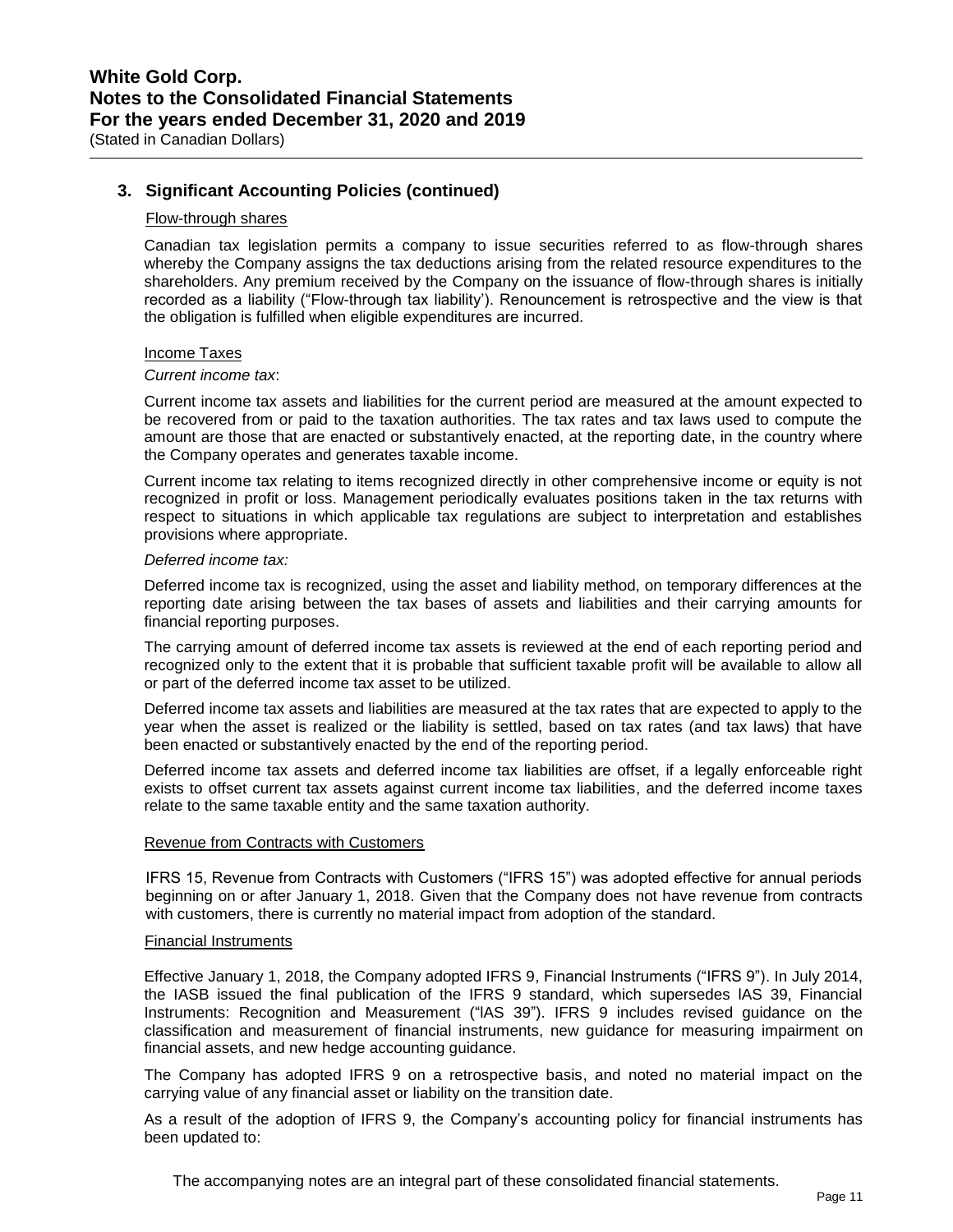# **3. Significant Accounting Policies (continued)**

Financial Instruments (continued)

#### *Financial assets*

Financial assets are classified and measured based on the business model in which they are held and the characteristics of their contractual cash flows. IFRS 9 contains the primary measurement categories for financial assets: measured at amortized cost, fair value through other comprehensive income (FVTOCI) and fair value through profit and loss (FVTPL). The Company determines the classification of its financial assets at initial recognition.

#### *i. Fair value through profit or loss ("FVTPL")*

Financial assets are classified as fair value through profit or loss if they do not meet the criteria of amortized cost, or fair value through other comprehensive income.

The Company's cash & cash equivalents and property bonds in the form of GICs are classified as FVTPL.

*ii. Amortized cost*

Financial assets are classified as amortized cost if the financial assets are not classified at FVTPL, and both of the following criteria are met: 1) the object of the Company's business model for these financial assets is to collect their contractual cash flows; and 2) the asset's contractual cash flows represent solely payments of principal and interest. Financial assets at amortized cost are initially recognized at the amount expected to be received, net of any transaction costs incurred. The Company recognizes a loss allowance for expected credit losses when applicable, based upon management's judgment.

The Company's amounts receivable meets the criteria above and are classified at amortized cost.

#### *Financial liabilities*

Financial liabilities are classified as either: fair value through profit or loss, or amortized cost. The Company determines the classification of its financial liabilities at initial recognition.

*i. Amortized cost* 

Financial liabilities are measured at amortized cost unless they fall into one of the following categories: the instruments are required to be classified as FVTPL, the Company has opted them to be classified as FVTPL. Financial liabilities classified at amortized cost are recognized at the amount required to be paid, with an appropriate provision recognized when applicable, based upon management's judgment.

The Company's accounts payable, accrued liabilities and due to related parties are classified at amortized cost.

### *ii. Fair value through profit or loss ("FVTPL")*

Financial liabilities are classified as fair value through profit or loss if they are derivatives or cannot be classified as amortized cost. The Company currently does not have any derivatives. Any gains or losses on financial liabilities classified at FVTPL are recognized in the consolidated statement of operations in the period in which the arise.

The Company's contingent liability and advance royalty are classified as FVTPL.

#### *Transaction costs*

Transaction costs associated with financial instruments classified as FVTPL, are expensed as incurred, while transaction costs associated with all classifications of financial instruments are included in the initial carrying value of the asset or liability.

#### *Initial recognition*

Financial assets and liabilities are recognized when the Company becomes a party to the contractual provisions of the instrument. Financial liabilities are classified as current liabilities if payment is due within 12 months, otherwise they are presented as non-current liabilities.

#### *Subsequent measurement*

Instruments classified as amortized cost are measured using the effective interest rate method. Instruments classified as FVTPL and FVOCI are measured at fair value with any changes in their fair values recognized in the period in which they arise, in the consolidated statement of operations or other comprehensive loss respectively.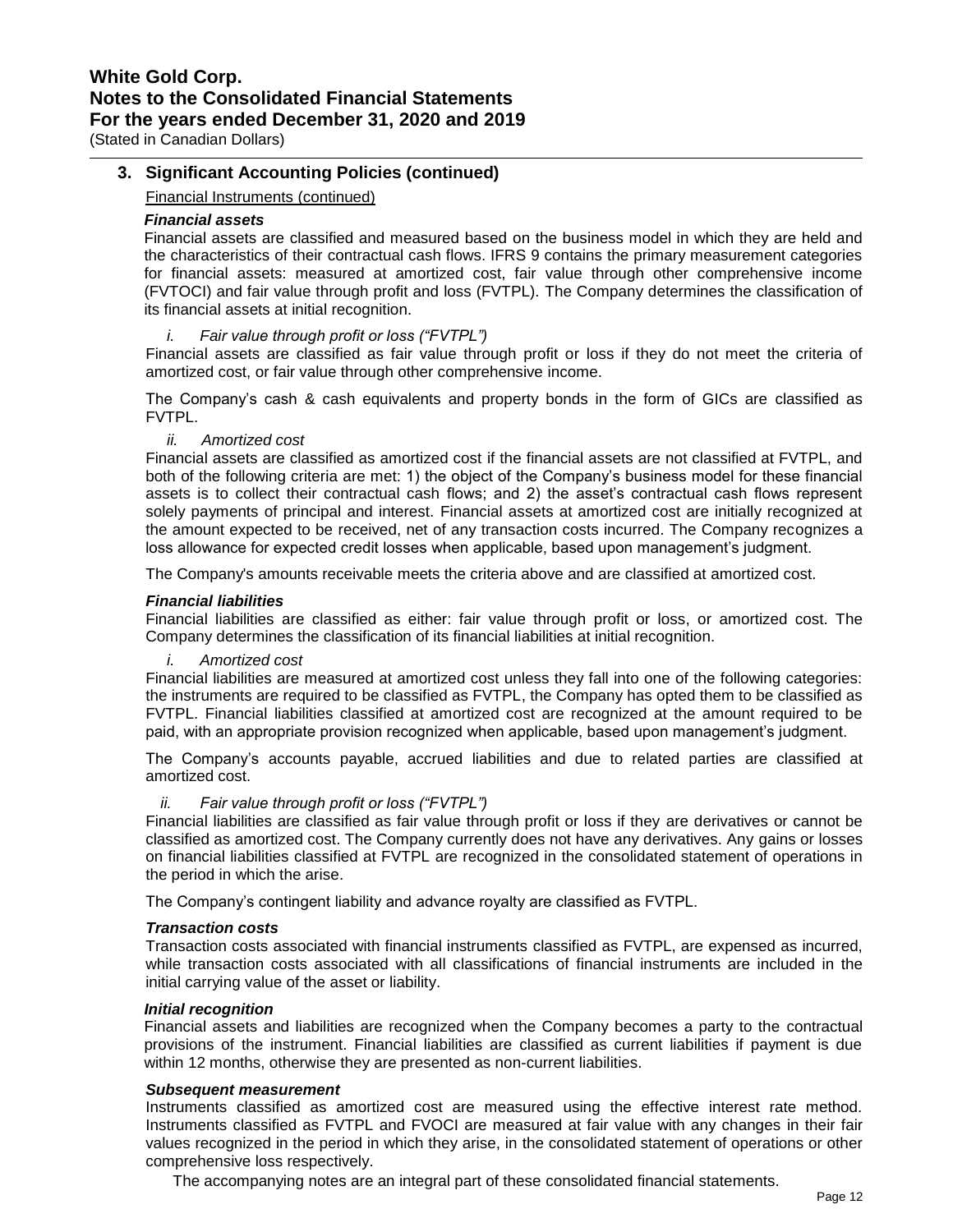**3. Significant Accounting Policies (continued)**

#### Financial Instruments (continued)

#### *Derecognition*

Financial assets are derecognized when the rights to receive cash flows from the assets have expired or have been transferred and the Company has transferred substantially all risks and rewards of ownership. Financial liabilities are derecognized only when its obligations are discharged, cancelled, or expired. The difference between the carrying amount of the financial instrument at the time of derecognition and the consideration paid and payable, including any non-cash assets transferred or liabilities assumed, is recognized in the consolidated statement of operations.

#### *Expected Credit Loss Impairment*

IFRS 9 introduces a single expected credit loss impairment model, which is based on any changes occurring in credit quality of the instrument to date, since initial recognition. The carrying amount of a financial asset is written off (either partially or in full) to the extent that there is no realistic prospect of recovery. This is generally the case when the Company determines that the debtor does not have assets or sources of income that could generate sufficient cash flows to repay the amounts subject to the write-off.

The adoption of the expected credit loss impairment model has had no material impact on the Company's consolidated financial statements.

#### Changes in Accounting Policies

#### **IFRS 16, Leases**

In January 2016 the International Accounting Standards Board issued IFRS 16, Leases, which specifies how to recognize, measure, present and disclose leases. The standard provides a single lessee accounting model, requiring lessees to recognize assets and liabilities for all leases unless the lease term is 12 months or less or the underlying asset has a low value. Consistent with its predecessor, IAS 17, the new lease standard continues to require lessors to classify leases as operating or finance. IFRS 16 is to be applied retrospectively for annual periods beginning on or after January 1, 2019. As the Company currently has limited exposure to leases, there is currently no material impact expected from the adoption of the standard.

#### **4. Amounts receivable**

The Company has HST recoverable from the Canadian government through its costs incurred to date. No allowance has been recorded, as the amounts have been historically collected in full.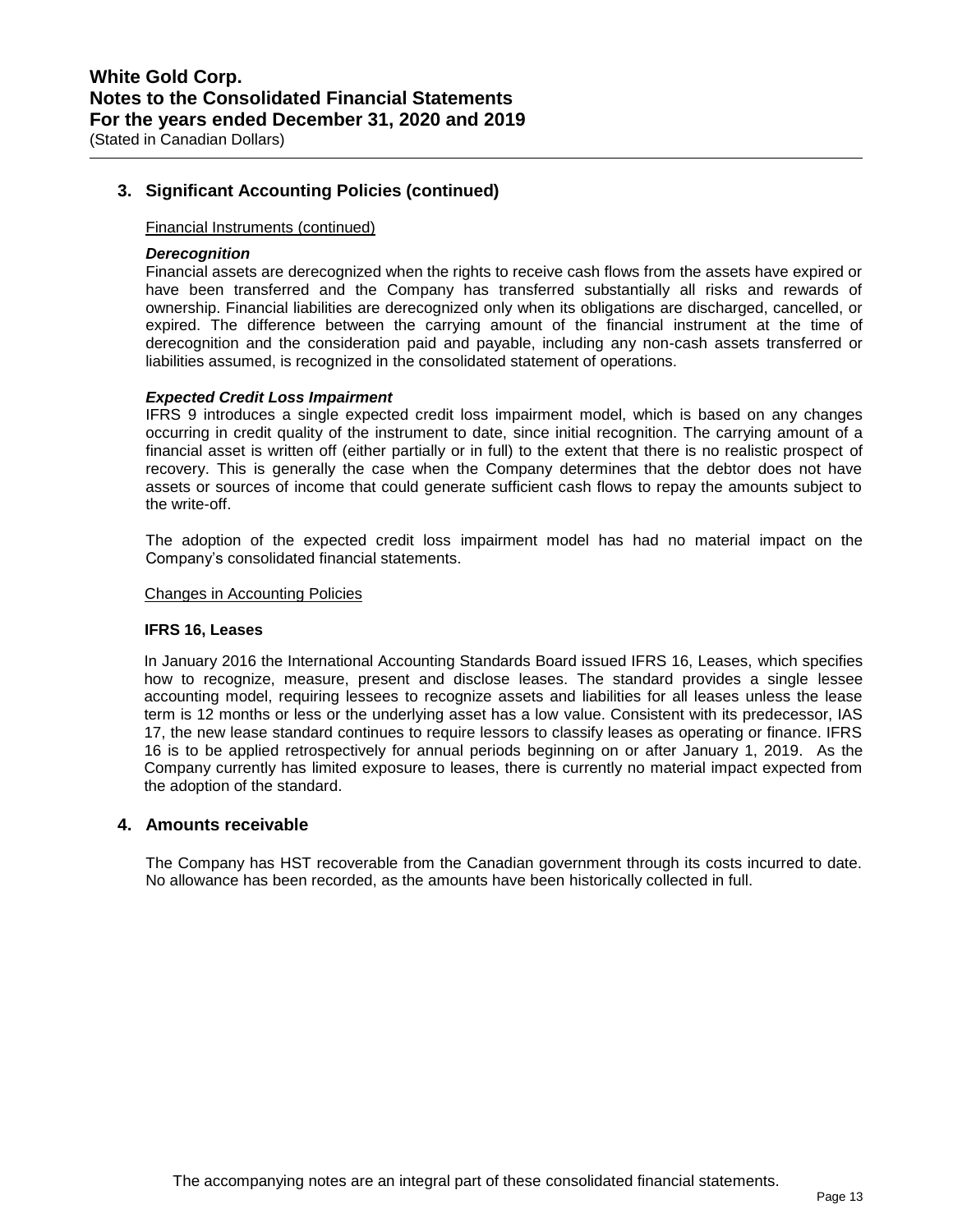### **5. Exploration and evaluation assets**

|                                  | <b>White Gold</b><br><b>Properties</b> |
|----------------------------------|----------------------------------------|
| Mineral property cost            |                                        |
| Balance as at December 31, 2018  | \$<br>91,535,819                       |
| Acquisition/Staking/Renewal Cost | 3,181,437                              |
| <b>Exploration expenditures</b>  | 13,757,285                             |
| Balance as at December 31, 2019  | \$108,474,541                          |
| Acquisition/Staking/Renewal Cost | 192,131                                |
| <b>Exploration expenditures</b>  | 4,325,013                              |
| Balance as at December 31, 2020  | 112.991.685                            |

### White Gold Properties (Yukon)

#### Ryan Option

On October 27, 2016, the Company entered into an agreement granting it the option (the "Option") to purchase 21 properties (the "Properties"), comprising approximately 12,301 quartz claims (the "Claims") located in the White Gold District from Shawn Ryan and Wildwood Exploration Inc., a corporation wholly owned by Mr. Ryan, a director and officer of the Company ("Wildwood"). The Claims are grouped in six project areas covering various prospective geological terrain in the White Gold District. The Properties represent all of Mr. Ryan's precious metal interests located in the White Gold District that are not in a current joint venture with third parties.

On December 13, 2016 White Gold Corp. completed the exercise of its option and acquired the claims across the 21 properties. Specifically, on October 28, 2016 the Company issued 1,000,000 shares (at fair value of \$0.71 per share) and paid cash of \$500,000 and on December 13, 2016 the Company issued 6,000,000 shares (at fair value of \$1.14 per share) and paid cash of \$3,000,000 and the company reimbursed \$40,000 for staking costs, completing the option payment requirements. An additional legal expenditure of \$10,560 has also been capitalized as acquisition costs directly related to acquisition of these properties.

The Properties are subject to a 2% net smelter royalty ("NSR") which will also be payable on each quartz claim staked by the Company (or any subsidiary or affiliate) in a specified area of influence during the five year period following October 27, 2016, of which 1% will be payable to Mr. Ryan and 1% is payable to a related party.

#### Kinross acquisition

On June 14, 2017 the Company successfully completed the acquisition of entities holding the White Gold, Black Fox, JP Ross, Yellow, and Battle properties (the "White Gold Properties") from Kinross Gold Corporation ("Kinross") for \$10 million in cash, the issuance to Kinross of 17.5 million common shares of the Company (at the value of \$ 2.10 per share) and up to \$15 million in deferred milestone payments specifically related to the advancement of the White Gold Properties (the "Acquisition").

Total expenditures of \$1,032,756, which includes legal fees, due diligence fee and financial advisory fees, has also been capitalized as acquisition costs directly related to acquisition of these properties.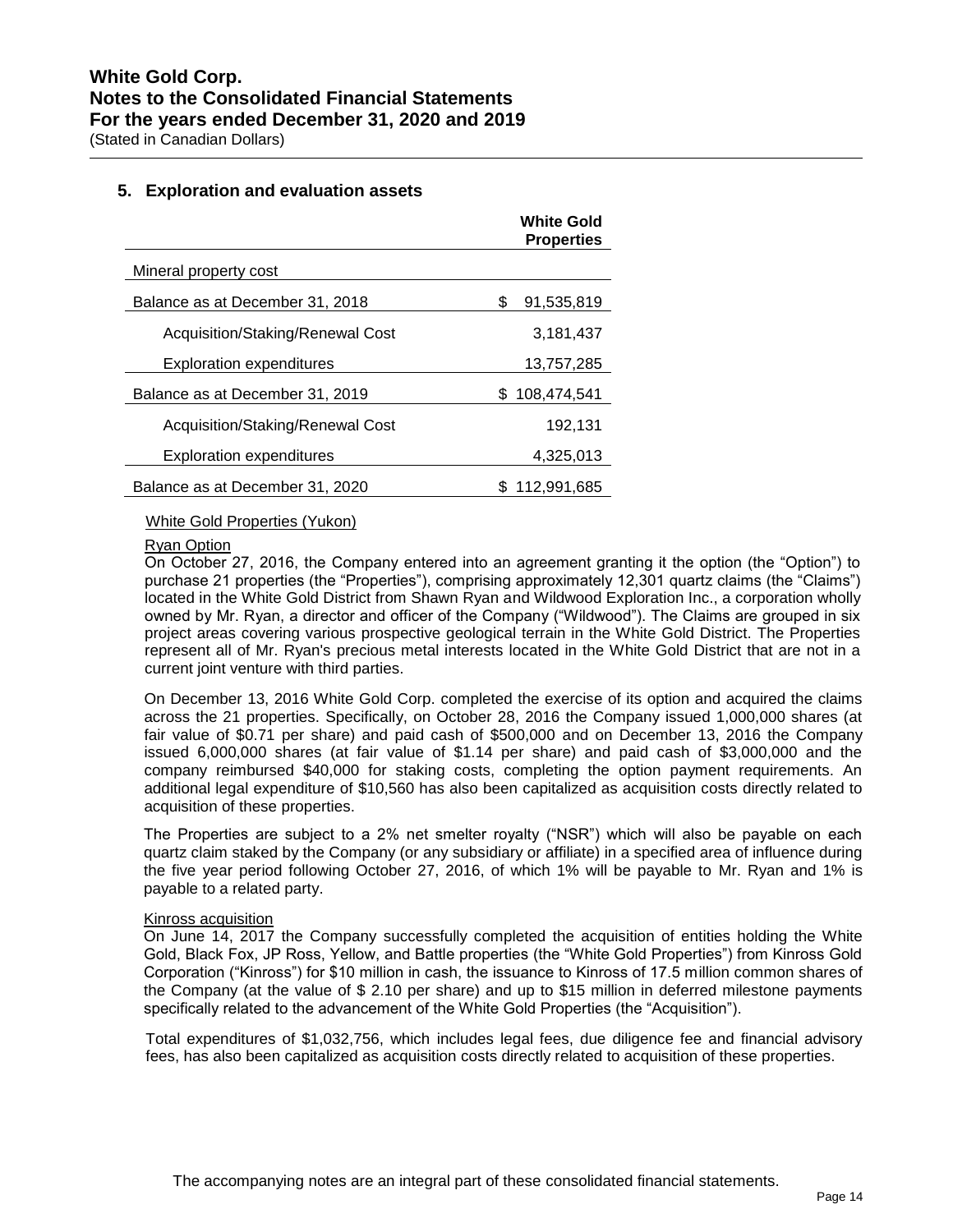## **5. Exploration and evaluation assets (continued)**

Key estimates on the valuation of the Kinross "White Gold Properties" ("Former Kinross Properties") were made using discounted cash flow model of the contingent consideration and advance royalty including a discount rate of 25% for the \$15 million in deferred milestone payments and 25% discount rate for advance royalty payments. The milestone payments are originally estimated to commence in 2020 with production starting in 2025. The amounts included as part of the asset acquisition noted above are \$6,242,582 & \$383,003 for the milestone payments and advance royalty, respectively.

Certain of the Former Kinross Properties, consolidated into The White Gold Properties (Yukon), are subject to two annual advance royalty payments in the amount of \$100,000 and \$30,000, respectively, that are payable to a related party each year until the commencement of commercial production; these advanced royalty payables will be deducted from the pre-existing net smelter return royalties equal to 4%, 2% and 2%, respectively, each relating to different claims and each subject to different reduction options. The 4% net smelter return royalty can be reduced to 1% by making payments as follows: 1% (from 4% to 3%) by paying \$2,000,000; 1% (from 3% to 2%) by paying \$3,000,000; 1% (from 2% to 1%) by paying \$5,000,000. Furthermore, if either mineral reserves, measured mineral resources or indicated mineral resources are located on certain claims comprising the Former Kinross Properties and are disclosed in an NI 43-101 technical report then the Company will be obligated to pay a royalty equal to \$1.00 per gold ounce (using a cut off of 0.5g/t). Each of these royalties is held by an officer and director of the Company.

As of December 31, 2020, the Company has incurred acquisition, additional claims, renewal and staking expenditures of \$192,131 (\$3,181,437 – December 31, 2019) and exploration expenditures on all Properties of \$4,325,013 (\$13,757,285 – December 31, 2019).

### Property bonds

Property bonds are cash deposits pledged to the Province of B.C. The bonds mature and roll over every year until the Company is released from its property bonds.

#### IGO Properties

On October 15, 2018 the Company completed an acquisition from Independence Gold Corp. ("IGO") of the Flow, Work Creek and Henderson property claims for \$35,000 cash and 160,000 common shares of the Company. Under the terms of the agreements to acquire the Properties, IGO will maintain: (i) a 1.0% NSR royalty over the claims comprising the Henderson property, which can be purchased by the Company at any time for \$2,000,000; and (ii) a 1.0% NSR royalty over the claims comprising the Flow/Work Creek property, which can be purchased by the Company at any time for \$1,000,000.

#### QV Property

On March 1, 2019 the Company completed an acquisition from Comstock Metals Ltd. the QV Gold Project (the "QV Property"). The property is comprised of 16,335 hectares (40,000 acres) in the Yukon's White Gold District, received in exchange for payment of \$375,000 cash and the issuance of 1,500,000 common shares of the Company and 375,000 share purchase warrants. Each Warrant will be exercisable to acquire one additional common share of the Company for a period of three years at an exercise of \$1.50. The property is subject to a 2.0% underlying net smelter return royalty, of which 1.0% may be purchased for \$2,500,000. Annual cash advance payments of \$25,000, deductible against the royalty, are payable to a related party until commencement of commercial production.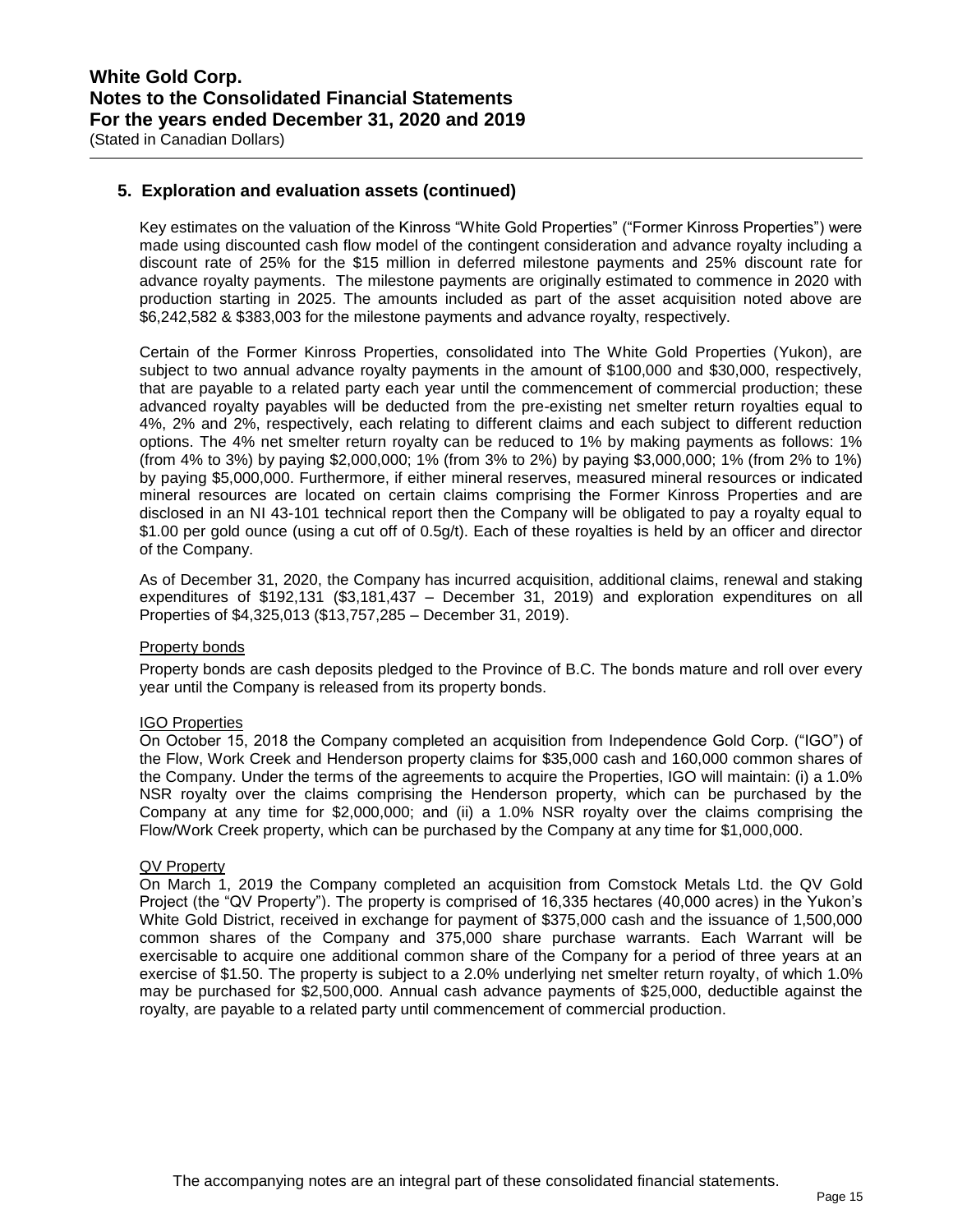**6. Related Party Transactions**

Compensation of key management consists of the Board of Directors, CEO & President and CFO. Key management compensation which included cash & vesting accrual impacts of stock-based compensation, for the twelve months ended December 31, 2020 was \$566,996 (\$720,382 – December 31, 2019).

During the twelve months ended December 31, 2020, the Company also incurred the following related party transactions:

Ground Truth Exploration Inc., Dawson City, YT ("Ground Truth"), designed and managed all exploration work completed by the Company for total billing in 2020 of \$4,254,453 (\$13,635,519 – December 31, 2019). Ground Truth is controlled by the spouse of a director of the Company. At December 31, 2020, \$295,417 of due to related parties was payable and accrued to Ground Truth (\$763,594 – December 31, 2019).

\$240,000 and \$Nil in Office, Rent and Administration fees (\$240,000 and \$24,000 – December 31, 2019) was paid and accrued to a company of which an officer is an officer and director of the Company, and to a former officer and director of the Company respectively.

\$120,000 (\$270,000 – December 31, 2019) was paid as compensation for consulting services rendered by a shareholder, who is also the beneficial owner receiving the royalty on the properties under the original Ryan Option.

A total annual advance royalty payment of \$180,000 (\$130,000 – December 31, 2019) on the Former Kinross and QV Properties was made to an officer and director of the Company.

All related party transactions are in the normal course of operations and have been measured at the agreed to amounts, which is the amount of consideration established and agreed to by the related parties.

| Total Long-Term Portion of Advance Royalty payable [Note 8] | S. | 259.677 |
|-------------------------------------------------------------|----|---------|
| <b>Total Current Portion</b>                                | S. | 427,510 |
| Accounts payable & Accrued liabilities to Ground Truth      |    | 295.417 |
| Current portion of Advance Royalty payable [Note 8]         | £. | 132,093 |
| Summary of Due to Related Parties as below:                 |    |         |

### **7. Share Capital**

### Authorized share capital

At December 31, 2020, the authorized share capital consisted of an unlimited number of common shares without par value.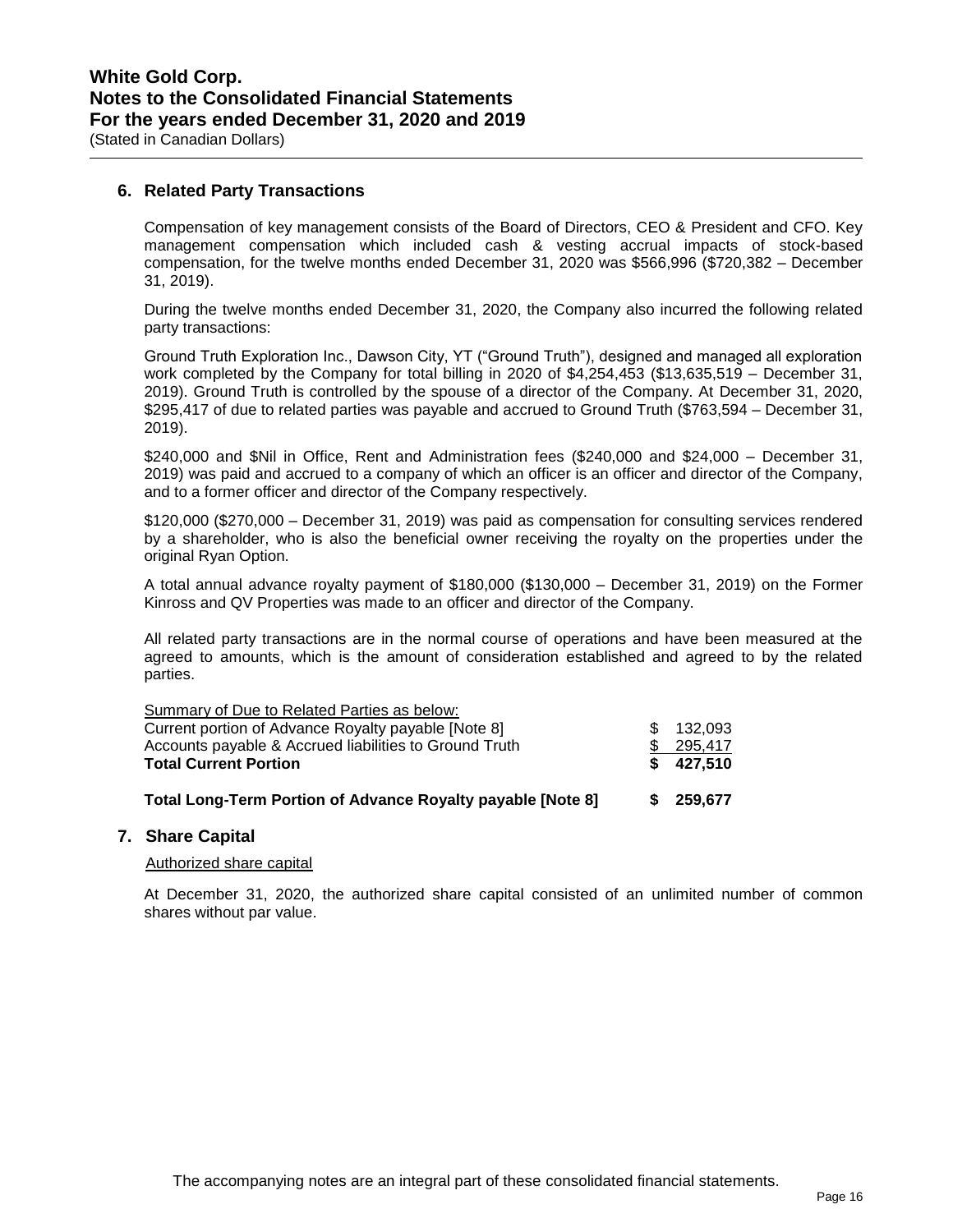## **7. Share Capital (continued)**

### Common Shares Issued

[a] On November 8, 2018 the Company completed a transaction consisting of the sale of 5,000,000 flow-through Common Shares issued at a price of \$2.00 per share for aggregate gross proceeds of approximately \$10,000,000, and a concurrent private placement consisting of the sale of 3,333,332 Common Shares at a price of \$1.50 per Common Share for aggregate gross proceeds of approximately \$5,000,000. Agnico Eagle and Kinross maintained their approximate 19.6% interest in the Company respectively. The Company also issued 300,000 broker warrants in connection with the private placement with fair value of \$142,648, each with an exercise price of \$2.00 per Common Share. Cash fee of \$750,000 and legal fees and expenses of \$222,604 were paid in relation to the private placement. A flow-through share premium liability of \$3,900,000 was recorded in connection with this private placement. As of December 31, 2020, the remaining premium liability resulted from un-spent exploration expenditures was \$Nil (2019: \$Nil) and a total amount of deferred income tax recovery of \$Nil was recognized as income to operations (2019: \$3,630,117)

[b] On March 1, 2019 the Company completed an acquisition from Comstock Metals Ltd. the QV Gold Project. The property is comprised of 16,335 hectares (40,000 acres) in the Yukon's White Gold District, received in exchange for payment of \$375,000 cash and the issuance of 1,500,000 common shares of the Company and 375,000 share purchase warrants. Each Warrant will be exercisable to acquire one additional common share of the Company for a period of three years at an exercise of \$1.50. The property is subject to a 2.0% underlying net smelter return royalty, of which 1.0% may be purchased for \$2,500,000. Annual cash advance payments of \$25,000, deductible against the royalty, are payable to a related party until commencement of commercial production.

[c] During the year ended December 31, 2019, 13,176,981 common shares were issued from warrants exercised at an average of \$0.28 per common share, with fair value of \$1,310,327 being reallocated from contributed surplus to share capital respectively.

[d] On June 9, 2020 the Company completed a transaction consisting of the sale of 6,666,667 flowthrough Common Shares issued at a price of \$0.90 per share for aggregate gross proceeds of approximately \$6,000,000 (the "June 2020 Flow-Through Private Placement), and Agnico Eagle and Kinross maintained their proportional interest in the Company. The Company also granted 3,750,000 options to directors, officers, employees and consultants of the company, each with an exercise price of \$0.90 per Common Share. Legal fees and expenses of \$34,113 were paid in relation to the private placement. A flow-through share premium liability of \$333,333 was recorded in connection with this private placement. As of December 31, 2020, the remaining premium liability resulted from un-spent exploration expenditures was \$89,847 (2019: \$Nil) and a total amount of deferred income tax recovery of \$243,486 was recognized as income to operations (\$2019: \$Nil)

[d] During the year ended December 31, 2020, 337,500 common shares were issued from options exercised at an average of \$0.40 per common share, with fair value of \$137,119 being reallocated from contributed surplus to share capital respectively.

[e] During the year ended December 31, 2020, 442,122 common shares were issued from warrants exercised at an average of \$0.95 per common share, with fair value of \$197,858 being reallocated from contributed surplus to share capital respectively.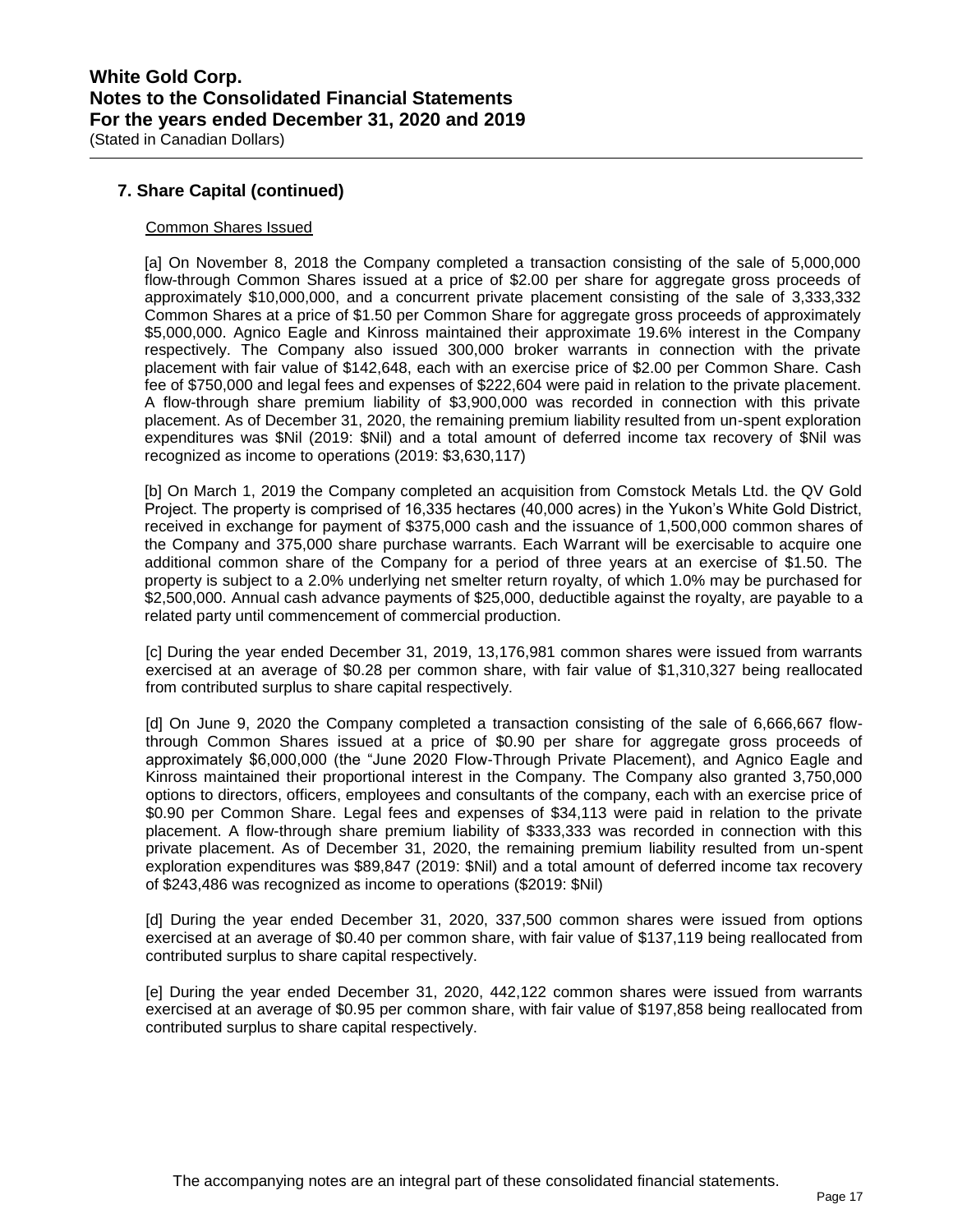### **7. Share Capital (continued)**

#### Loss per share

Basic loss per share is computed using the weighted average number of common shares outstanding during the period. The treasury stock method is used for the calculation of diluted loss per share. Stock options and warrants are dilutive when the average market price of the common shares during the period exceeds the exercise price of the options and warrants.

As the Company has recorded a loss in each of the periods presented, basic and diluted loss per share are the same since the exercise of warrants or options is anti-dilutive.

#### Stock Options

The Company has a stock option plan whereby it may grant options to its directors, officers and employees at exercise prices determined by the Board.

On September 27, 2016, the company issued a total of 2,370,000 options to purchase common shares of the Company and granted them to directors, officers, employees and consultants at an exercise price of \$0.40 per share, expiring on September 27, 2021. 25% of these options vest one year after the date of grant and 25% of the grant on each of the following one-year anniversaries.

On July 5, 2018, the company issued 3,250,000 options and granted them to directors, officers, employees and consultants at an exercise price of \$0.95 per share, expiring on July 5, 2023. 25% of these options vest one year after the date of grant and 25% of the grant on each of the following oneyear anniversaries.

On June 10, 2020, the company issued 3,750,000 options and granted them to directors, officers, employees and consultants at an exercise price of \$0.95 per share, expiring on June 9, 2025. 25% of these options vest one year after the date of grant and 25% of the grant on each of the following oneyear anniversaries.

Total share-based compensation of \$1,064,033 was accrued for using graded vesting method and was charged to the statement of operations and comprehensive loss for the year ended December 31, 2020 (\$807,284 – December 31, 2019). The accrual was measured using the fair value of options calculated as below:

|                      | Outstanding                | <b>Exercisable</b>                                 |                                          |                  |                                       |
|----------------------|----------------------------|----------------------------------------------------|------------------------------------------|------------------|---------------------------------------|
| Exercise<br>price \$ | <b>Number</b><br>of Shares | Weighted average<br>remaining<br>contractual years | Weighted<br>average<br>exercise<br>price | Number of shares | Weighted<br>average<br>exercise price |
| \$0.40               | 1,920,000                  | 0.75                                               | \$0.40                                   | 1,920,000        | \$0.40                                |
| \$0.95               | 2,400,000                  | 2.50                                               | \$0.95                                   | 1,200,000        | \$0.95                                |
| \$0.90               | 3,750,000                  | 4.50                                               | \$0.90                                   | 0                | \$0.90                                |

The following table summarizes the continuity of the Company's stock options at December 31, 2020:

The fair value of these options was estimated using the Black-Scholes model on the date of measurement. The model requires the use of assumptions, and historical data has been used in setting these assumptions. The options were valued at a total of \$5,364,754 using the following assumptions at the issuance date: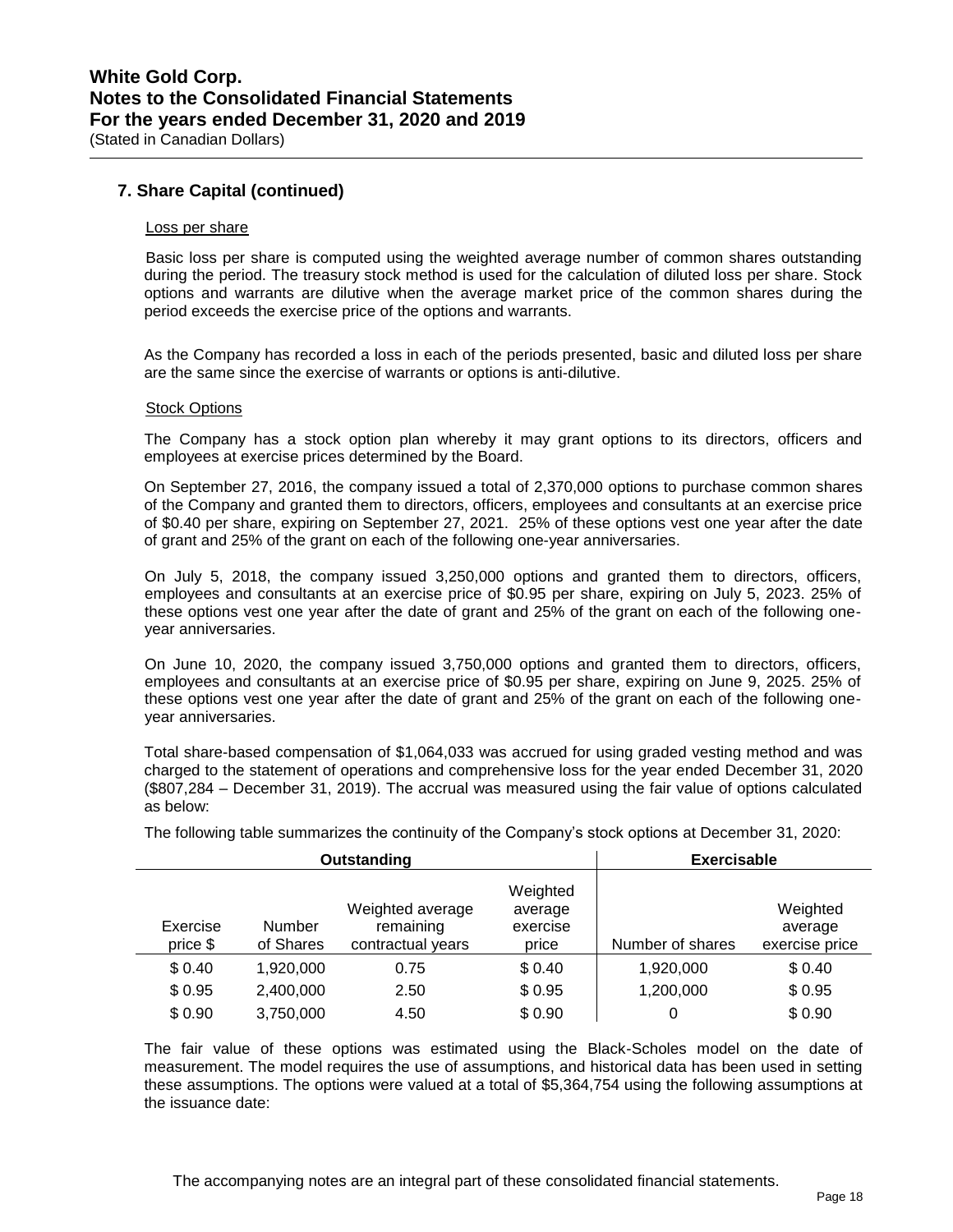## **7. Share Capital (continued)**

### Stock Options (continued)

| <b>Issue</b>       | Number of<br>Options | Exercise<br>price<br>$($ \$) | Market<br>price at<br>issue<br>(\$) | Expected<br>Volatility<br>$(%)$ *[1] | Risk-free<br>interest<br>rate<br>$(\%)$ | Expected<br>life<br>Years) | Expected<br>Forfeiture<br>(9) | Dividend<br>yield<br>$(\% )$ | Fair value of<br>Options<br>(\$) |
|--------------------|----------------------|------------------------------|-------------------------------------|--------------------------------------|-----------------------------------------|----------------------------|-------------------------------|------------------------------|----------------------------------|
| September 27, 2016 | 2.370.000            | 0.40                         | 0.40                                | 138                                  | 0.53                                    | 5.00                       | $\overline{\phantom{0}}$      | $\overline{\phantom{0}}$     | 832,380                          |
| July 5, 2018       | 3.250.000            | 0.95                         | 0.79                                | 118                                  | 1.90                                    | 5.00                       | ٠                             | $\overline{\phantom{0}}$     | 2,064,998                        |
| June 10, 2020      | 3.750.000            | 0.90                         | 0.85                                | 109                                  | 0.28                                    | 5.00                       | $\overline{\phantom{0}}$      | $\overline{\phantom{a}}$     | 2,467,376                        |

*\*[1] Based on historical volatility of the Company's publicly traded shares.*

### Warrants and Agent Warrants

|                               | <b>Number of</b><br><b>Warrants</b> | Average<br><b>Exercise price</b> | <b>Fair Value</b> | <b>Expiry Date</b> |
|-------------------------------|-------------------------------------|----------------------------------|-------------------|--------------------|
| Balance at December 31, 2018  | 14,224,655                          | \$0.41                           | \$1,976,338       |                    |
| Warrants issued March 1, 2019 | 375,000                             | \$1.50                           | \$336,722         | Mar 1, 2022        |
| Warrants expired              | (305, 552)                          | (\$1.70)                         | (\$325,506)       |                    |
| Warrants exercised            | (13, 176, 981)                      | \$0.28                           | (\$1,310,327)     |                    |
| Balance at December 31, 2019  | 1,117,122                           | \$1.42                           | \$677,227         |                    |
| Warrants expired              | (300,000)                           | \$2.00                           | (\$142, 647)      |                    |
| Warrants exercised            | (442,122)                           | \$0.95                           | (\$197,858)       |                    |
| Balance at December 31, 2020  | 375,000                             | \$1.50                           | \$336,722         |                    |

*The weighted average remaining contractual years of outstanding warrants at December 31, 2020 is 1.16 years.*

The fair value of the warrants and agent warrants were estimated on the date of measurement. The Black Scholes assumptions are as follows at the measurement date:

| <b>Issue</b>                                                                                       | Number of<br>Warrants | Exercise<br>price $($ \$) | Market<br>price $($ \$) | Volatility<br>(%) [1] | interest<br>rate $(\%)$ | Expected<br>life (years) | Dividend<br>vield<br>(% ) | Fair value of<br>warrants |
|----------------------------------------------------------------------------------------------------|-----------------------|---------------------------|-------------------------|-----------------------|-------------------------|--------------------------|---------------------------|---------------------------|
| <b>Agent Warrants</b><br>March 1, 2019<br><b>EAR Production between the control of the control</b> | 375,000               | .50                       | 1.49                    | 96                    | 1.77                    | 3.00                     |                           | \$336.722                 |

*[1] Based on historical Volatility.*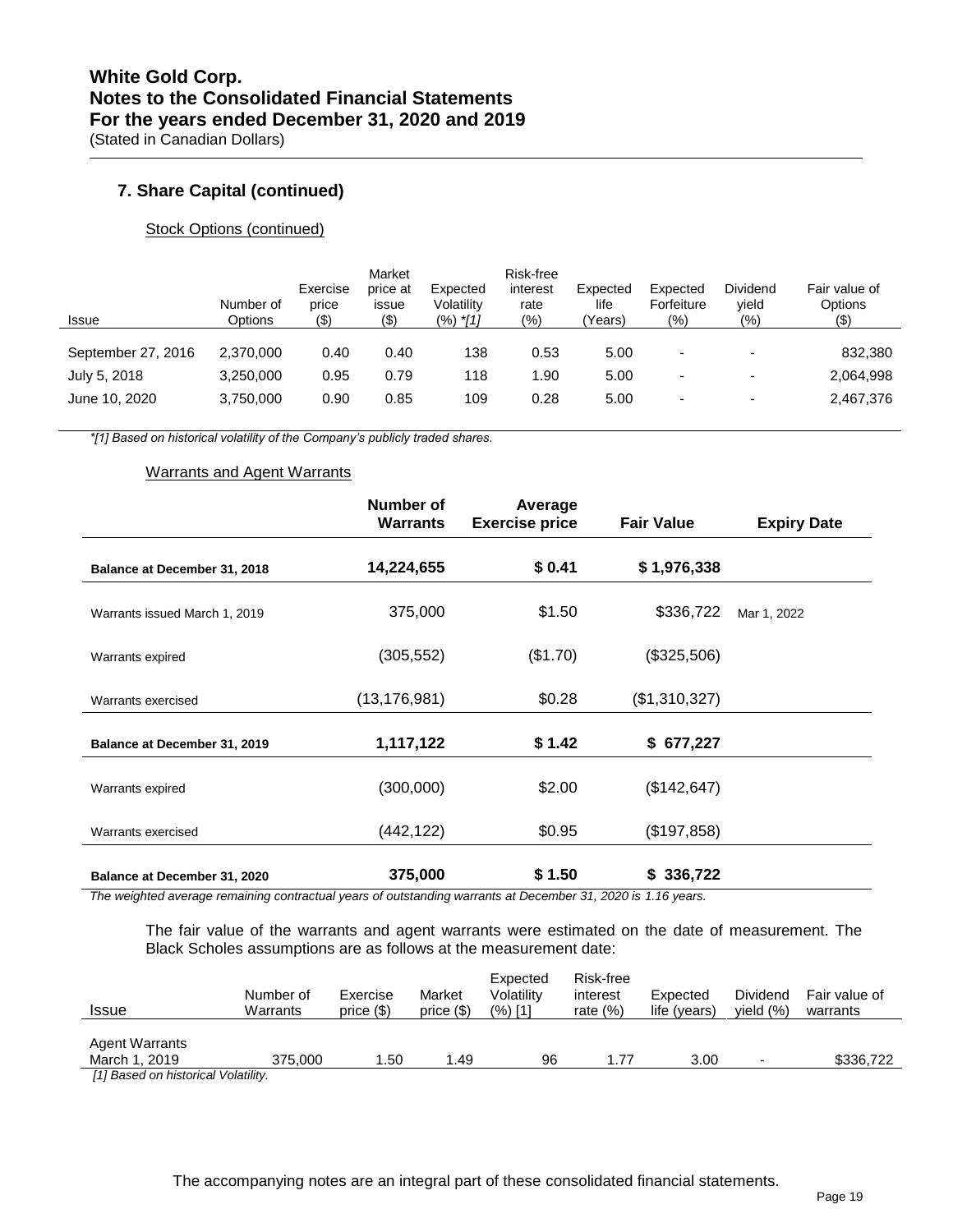### **8. Contingent liability & advance royalty**

Key estimates on the valuation of the Kinross "White Gold Properties" were made using discounted cash flow model of the contingent consideration including a discount rate of 25% for the \$15 million in deferred milestone payments and 25% discount rate for advance royalty payments. In the year ended December 31, 2019 management revised the estimated commencement dates of each milestone, to the dates listed in the below table. The terms of the deferred payments are summarized as follows:

Milestone 1: payable upon announcement of a Preliminary Economic Assessment; Milestone 2: payable upon announcement of a Feasibility Study on the requisite properties; and Milestone 3: payable upon announcement of a positive construction decision.

#### **Contingent Liability**

|             | <b>Estimated</b><br>commencement | Gross                       | Fair Value as at<br>December 31, 2020 |           |  |
|-------------|----------------------------------|-----------------------------|---------------------------------------|-----------|--|
| Milestone 1 | Year 2022                        | \$5,000,000                 | \$                                    | 3,855,934 |  |
| Milestone 2 | Year 2023                        | \$5,000,000                 | \$                                    | 3,084,747 |  |
| Milestone 3 | <b>Year 2024</b>                 | \$5,000,000                 | \$                                    | 2,466,289 |  |
|             |                                  | <b>Contingent liability</b> |                                       | 9,406,970 |  |

### **Advance Royalty – White Gold Properties**

|                             | <b>Estimated</b><br>remaining<br>payment<br>period | Remaining<br>gross<br>payments | <b>Accretion</b><br><b>Expense</b> | Carrying<br>Value | <b>Current</b><br><b>Portion</b> | Long-term<br><b>Portion</b> |
|-----------------------------|----------------------------------------------------|--------------------------------|------------------------------------|-------------------|----------------------------------|-----------------------------|
| Advance Royalty - \$30,000  | 2021-2024                                          | \$120,000                      | \$19,032                           | \$79.049          | \$26,612                         | \$52,437                    |
| Advance Royalty - \$100,000 | 2021-2024                                          | \$400,000                      | \$65,900                           | \$245.937         | \$82,990                         | \$162.948                   |
| Total                       |                                                    |                                | \$84,932                           | \$324,986         | \$109,602                        | \$215,385                   |

In January 2019, the Company acquired from Comstock Metals. The QV Gold Project. The property is subject to a 2.0% underlying net smelter return royalty (NSR), of which 1.0% may be purchased for \$2,500,000. Annual cash advance payments of \$25,000, deductible against the royalty, are payable until commencement of commercial production, with a 25% discount rate used for estimating the value of future advance royalty payments. The terms of the deferred payments are summarized as follows:

#### **Advance Royalty – QV Property**

|                            | <b>Estimated</b><br>remaining<br>payment<br>period | Remaining<br>gross<br>payments | <b>Accretion</b><br><b>Expense</b> | Carrying<br>Value | Current<br><b>Portion</b> | Long-term<br><b>Portion</b> |
|----------------------------|----------------------------------------------------|--------------------------------|------------------------------------|-------------------|---------------------------|-----------------------------|
| Advance Royalty - \$25,000 | 2021-2024                                          | \$100,000                      | \$15,709                           | \$66,783          | \$22.491                  | \$44.292                    |

#### **Total Long Term Contingent Liability & Advance Royalty \$9,666,647**

### **9. Segmented information**

The Company conducts all of its operations in Canada in one industry segment being the acquisition, exploration and development of resource properties.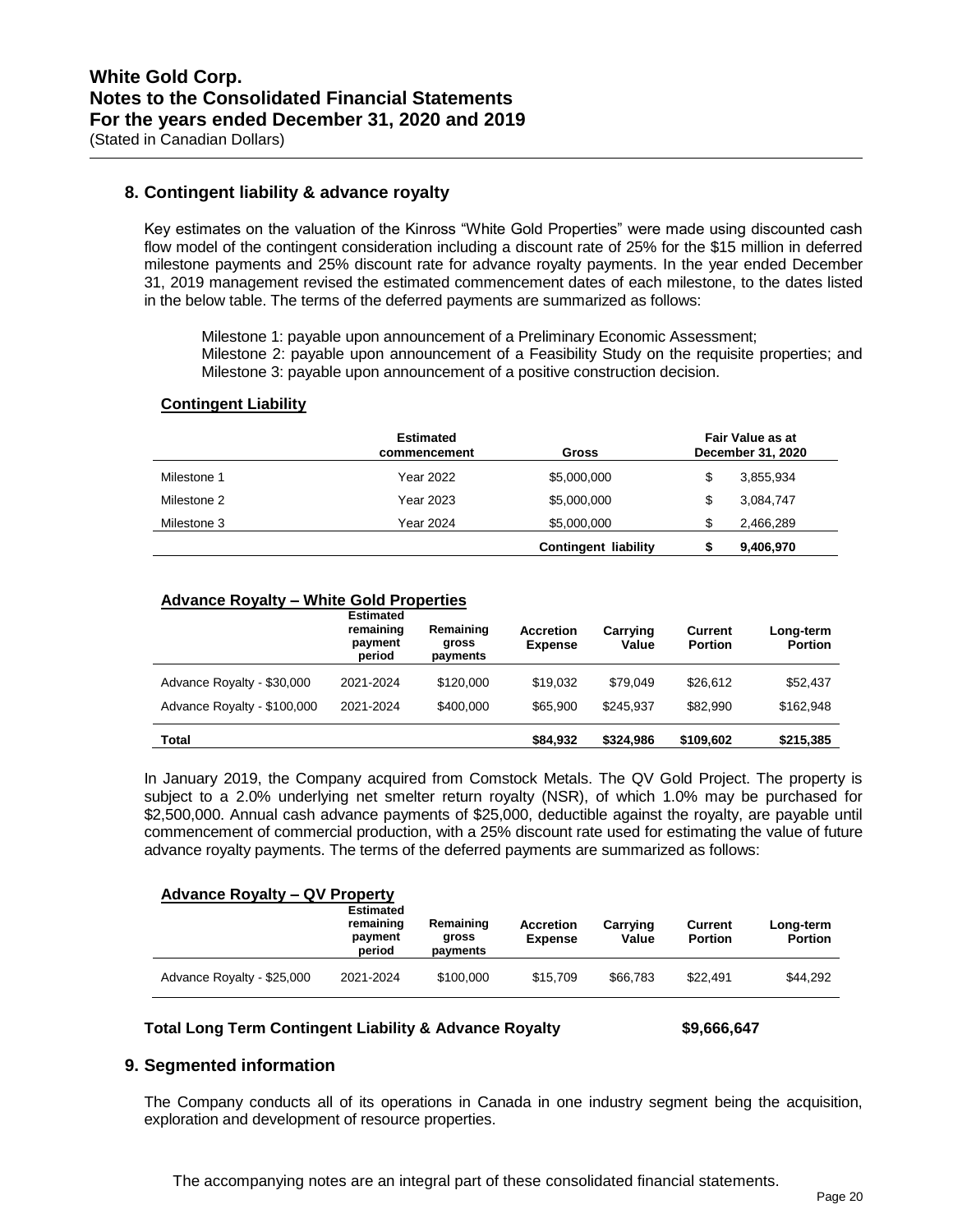### **10. Capital management**

The Company manages its capital structure and adjusts it, based on the funds available to the Company, in order to support the acquisition, exploration and development of mineral properties. The Board of Directors does not establish quantitative return on capital criteria for management, but rather relies on the expertise of the Company's management to sustain future development of the business.

The properties in which the Company currently has an interest are in the exploration stage; as such the Company is dependent on external financing to fund its activities. In order to carry out the planned exploration and pay for administrative costs, the Company will spend its existing working capital and raise additional amounts as needed. The Company will continue to assess new properties and seek to acquire an interest in additional properties if it feels there is sufficient geologic or economic potential and if it has adequate financial resources to do so.

In connection with the June 2020 Flow-through Private Placement, a flow-through share premium liability of \$333,333 was initially recognized. As of December 31, 2020, the remaining un-spent exploration expenditures was \$1,617,257 while the remaining related premium liability was \$89,847.

Management reviews its capital management approach on an ongoing basis and believes that this approach, given the relative size of the Company, is reasonable. There were no changes in the Company's approach to capital management during the twelve months ended December 31, 2020.

### **11. Financial instruments**

The Company's financial assets consist of cash and cash equivalents and property bonds in the form of GICs. The Company's financial liabilities consist due to related parties, contingent liability and advance royalty, accounts payable and accrued liabilities. Amounts (HST) receivable are not a financial instrument as they are a statutory and not a contractual right.

Amounts receivable, due to related parties, accounts payable and accrued liabilities are classified as measured at amortized cost.

Cash and cash equivalents, property bonds in the form of GICs, contingent liability and advance royalty are classified as fair value through profit or loss. These instruments are carried at fair value, with the changes in the fair value recognized in the consolidated statement of operations in the period they arise.

The fair values of the Company's cash and cash equivalents, amounts receivable, property bonds held in form of GICs, due to related parties, accounts payables and accrued liabilities approximate their carrying values due to the short-term maturity of these instruments.

#### Fair Value Measurement

The Company classified the fair value of the financial instruments according to the following fair value hierarchy based on the amount of observable inputs used to value the instruments:

Level 1 – quoted prices in active markets for identical assets or liabilities. Level 2 – inputs other than quoted prices included in Level 1 that are observable for the asset or liability, either directly (i.e.: as prices) or indirectly (i.e.: derived from prices).

Level 3 – inputs for the asset or liability that are not based on observable market data.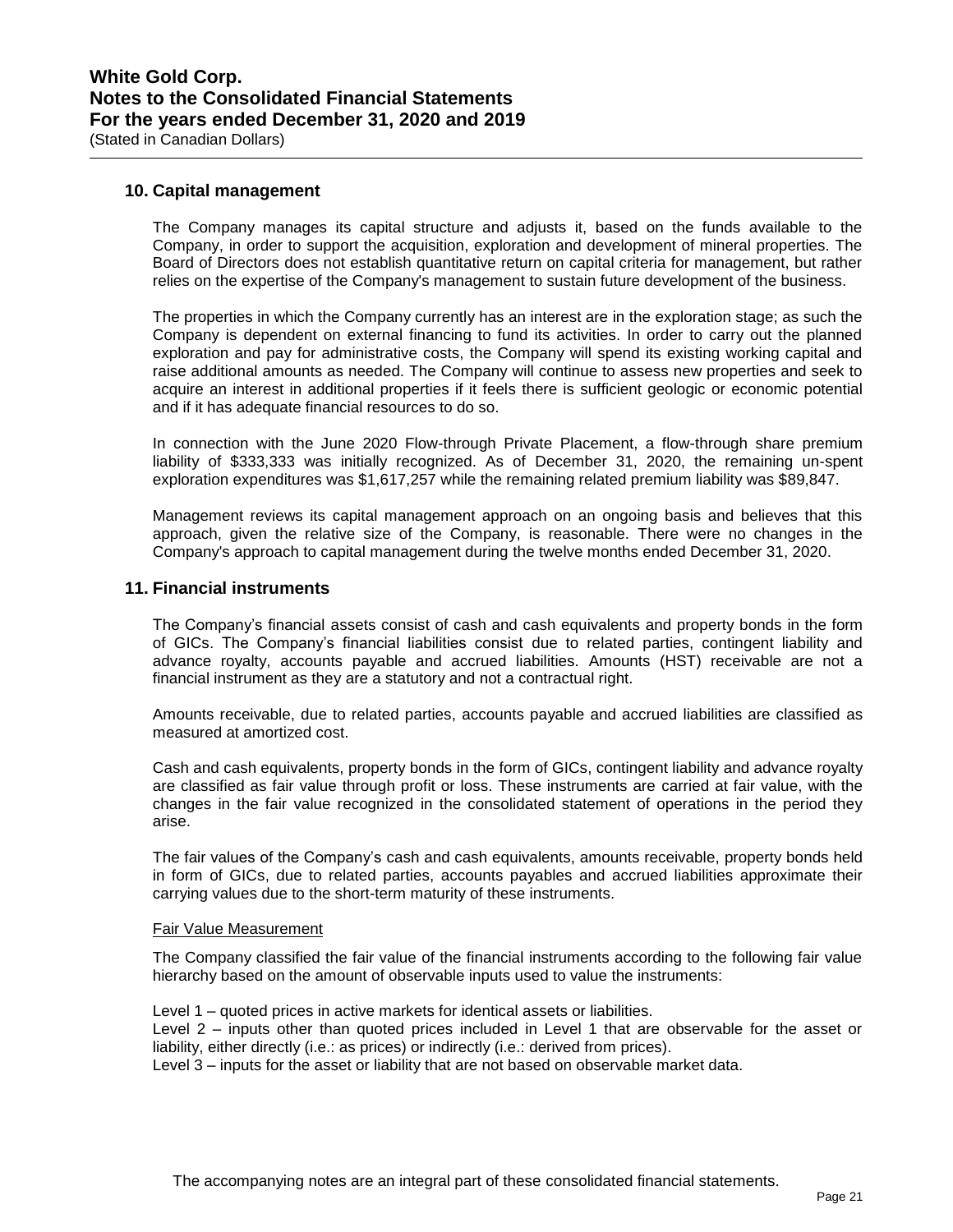### **11. Financial instruments (continued)**

At December 31, 2020 the levels in the fair value hierarchy into which the Company's financial instruments measured and recognized in the balance sheet at fair value are categorized are as follows:

**Level 1**  Cash & cash equivalents \$4,052,271

#### Financial Instrument Risk Exposure

The Company is exposed in varying degrees to a variety of financial instrument related risks. The Board of Directors has overall responsibility for the establishment and oversight of the Company's risk management framework, approving and monitoring the risk management processes.

The Company's financial instruments are exposed to certain financial risks, including credit risk, liquidity risk, interest risk and commodity price risk.

#### **(a) Credit risk**

Credit risk is the risk of an unexpected loss if the other party to a financial instrument fails to meet contractual obligations. The Company manages this risk as cash and cash equivalents are held in a major Canadian financial institution. The Company does not have any asset-backed commercial paper in its cash and cash equivalents.

#### **(b) Liquidity risk**

Liquidity risk is the risk that the Company will not be able to meet its financial obligations as they fall due. The Company manages liquidity risk through the management of its capital structure. Accounts payable and accrued liabilities are due within the current operating period.

#### **(c) Interest rate risk**

Interest rate risk is the risk that the fair value or future cash flows of a financial instrument will fluctuate because of changes in market interest rates. The risk that the Company will realize a loss a decline in the fair value of the cash and cash equivalents is limited because they are generally held to maturity.

#### **(d) Commodity price risk**

The ability of the Company to develop its mineral properties and the future profitability of the Company are directly related to the market price of its related commodity. The Company has not hedged any of its future related commodity sales. The Company closely monitors the price of its related commodity and its related cost of production to determine the appropriate course of action to be taken by the Company.